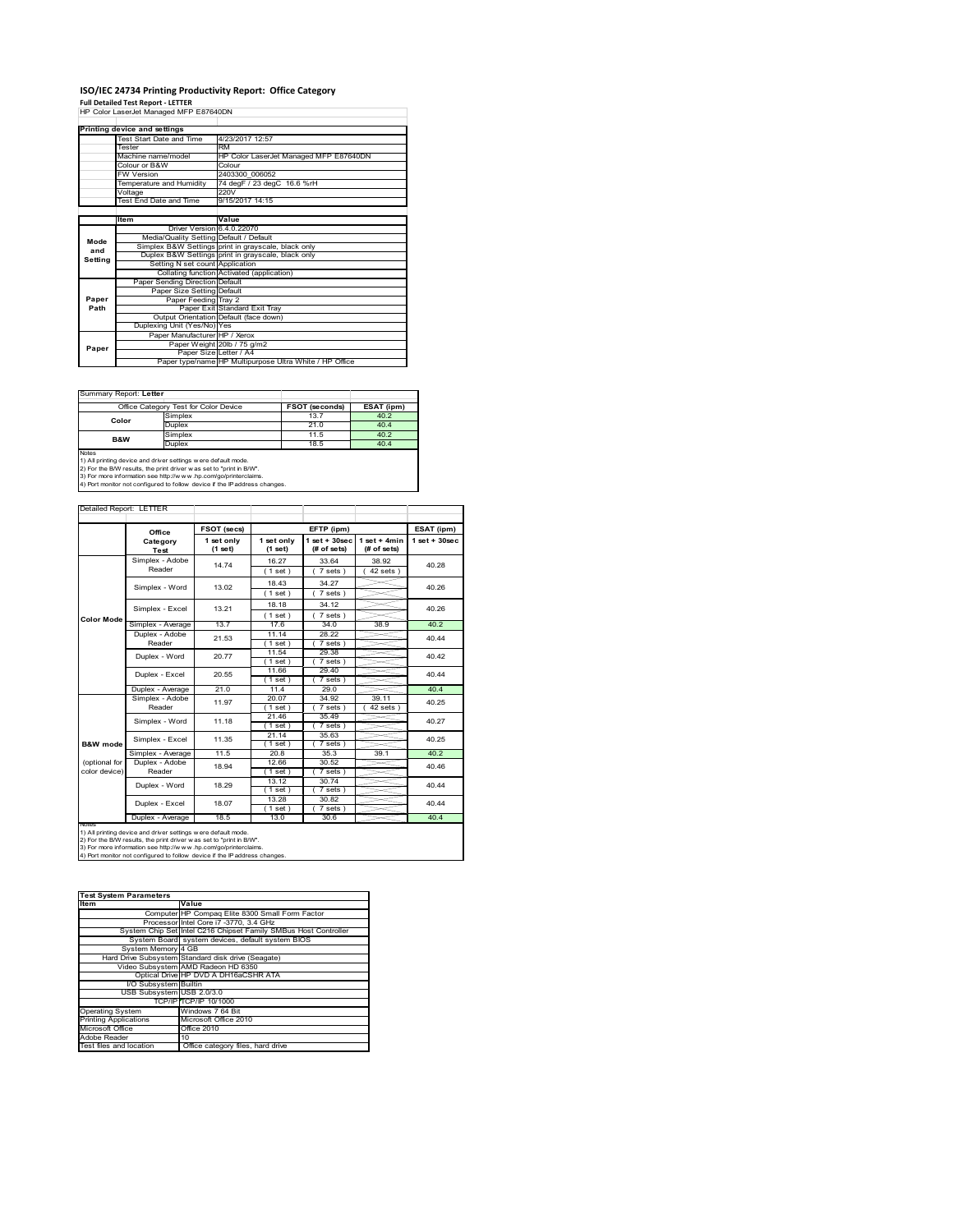# **ISO/IEC 24734 Printing Productivity Report: Office Category Full Detailed Test Report ‐ A4** HP Color LaserJet Managed MFP E87640DN

|         | Printing device and settings            |                                                         |  |  |
|---------|-----------------------------------------|---------------------------------------------------------|--|--|
|         | Test Start Date and Time                | 4/23/2017 12:57                                         |  |  |
|         | Tester                                  | <b>RM</b>                                               |  |  |
|         | Machine name/model                      | HP Color LaserJet Managed MFP E87640DN                  |  |  |
|         | Colour or B&W                           | Colour                                                  |  |  |
|         | <b>FW Version</b>                       | 2403300 006052                                          |  |  |
|         | Temperature and Humidity                | 74 degF / 23 degC 16.6 %rH                              |  |  |
|         | Voltage                                 | 220V                                                    |  |  |
|         | <b>Test End Date and Time</b>           | 9/15/2017 14:15                                         |  |  |
|         |                                         |                                                         |  |  |
|         | Item                                    | Value                                                   |  |  |
|         | Driver Version 6.4.0.22070              |                                                         |  |  |
| Mode    | Media/Quality Setting Default / Default |                                                         |  |  |
| and     |                                         | Simplex B&W Settings print in grayscale, black only     |  |  |
| Setting |                                         | Duplex B&W Settings print in grayscale, black only      |  |  |
|         | Setting N set count Application         |                                                         |  |  |
|         |                                         | Collating function Activated (application)              |  |  |
|         | Paper Sending Direction Default         |                                                         |  |  |
|         | Paper Size Setting Default              |                                                         |  |  |
| Paper   | Paper Feeding Tray 2                    |                                                         |  |  |
| Path    |                                         | Paper Exit Standard Exit Tray                           |  |  |
|         |                                         | Output Orientation Default (face down)                  |  |  |
|         | Duplexing Unit (Yes/No) Yes             |                                                         |  |  |
|         | Paper Manufacturer HP / Xerox           |                                                         |  |  |
| Paper   |                                         | Paper Weight 20lb / 75 g/m2                             |  |  |
|         | Paper Size Letter / A4                  |                                                         |  |  |
|         |                                         | Paper type/name HP Multipurpose Ultra White / HP Office |  |  |

Summary Report: **A4**

|                | Office Category Test for Color Device | FSOT (seconds) | ESAT (ipm) |
|----------------|---------------------------------------|----------------|------------|
| Colour         | Simplex                               | 13.7           | 40.2       |
|                | Duplex                                | 21.2           | 40.4       |
| <b>B&amp;W</b> | Simplex                               | 11.6           | 40.2       |
|                | Duplex                                | 18.6           | 40.4       |
| Notes          |                                       |                |            |

Notes<br>1) All printing device and driver settings were default mode.<br>2) For the B/W results, the print driver was set to "print in B/W".<br>3) For more information see http://www.vhp.com/go/printerclaims.<br>4) Por more informati

|                                | Office                    | FSOT (secs)           |                       | EFTP (ipm)                        |                               | ESAT (ipm)         |
|--------------------------------|---------------------------|-----------------------|-----------------------|-----------------------------------|-------------------------------|--------------------|
|                                | Category<br>Test          | 1 set only<br>(1 set) | 1 set only<br>(1 set) | $1$ set + $30$ sec<br>(# of sets) | $1$ set + 4min<br>(# of sets) | $1$ set + $30$ sec |
|                                | Simplex - Adobe<br>Reader | 14.36                 | 16.72<br>(1 set)      | 33.43<br>7 sets)                  | 38.25<br>$42$ sets $)$        | 40.24              |
|                                | Simplex - Word            | 12.84                 | 18.69<br>(1 set)      | 34.24<br>7 sets)                  |                               | 40.26              |
| Colour                         | Simplex - Excel           | 13.79                 | 17.42<br>(1 set)      | 34.15<br>7 sets)                  |                               | 40.26              |
| Mode                           | Simplex - Average         | 13.7                  | 17.6                  | 33.9                              | 38.2                          | 40.2               |
|                                | Duplex - Adobe<br>Reader  | 21.75                 | 11.02<br>(1 set)      | 27.80<br>7 sets)                  |                               | 40.44              |
|                                | Duplex - Word             | 20.75                 | 11.56<br>(1 set)      | 29.50<br>7 sets)                  |                               | 40.44              |
|                                | Duplex - Excel            | 21.05                 | 11.40<br>(1 set)      | 29.28<br>7 sets)                  |                               | 40.44              |
|                                | Duplex - Average          | 21.2                  | 11.3                  | 28.8                              |                               | 40.4               |
|                                | Simplex - Adobe<br>Reader | 11.72                 | 20.48<br>(1 set)      | 35.21<br>7 sets)                  | 39.32<br>42 sets              | 40.24              |
|                                | Simplex - Word            | 11.70                 | 20.52<br>(1 set)      | 35.73<br>7 sets)                  |                               | 40.27              |
| B&W mode                       | Simplex - Excel           | 11.34                 | 21.16<br>$1$ set)     | 35.67<br>$7 sets$ )               |                               | 40.25              |
|                                | Simplex - Average         | 11.6                  | 20.7                  | 35.5                              | 39.3                          | 40.2               |
| (optional for<br>color device) | Duplex - Adobe<br>Reader  | 19.03                 | 12.60<br>(1 set)      | 30.42<br>7 sets)                  |                               | 40.44              |
|                                | Duplex - Word             | 18.44                 | 13.02<br>(1 set)      | 30.72<br>7 sets)                  |                               | 40.46              |
|                                | Duplex - Excel            | 18.30                 | 13.10<br>(1 set)      | 29.52<br>7 sets)                  |                               | 40.44              |
|                                | Duplex - Average          | 18.6                  | 12.9                  | 30.2                              |                               | 40.4               |

1) All printing device and driver settings w ere default mode.<br>2) For the B/W results, the print driver was set to "print in B/W".<br>3) For more information see http://www.hp.com/go/printerclaims.<br>4) Port monitor not configu

| <b>Test System Parameters</b> |                                                                 |
|-------------------------------|-----------------------------------------------------------------|
| <b>Item</b>                   | Value                                                           |
|                               | ComputerIHP Compag Elite 8300 Small Form Factor                 |
|                               | Processor Intel Core i7 -3770, 3.4 GHz                          |
|                               | System Chip Set Intel C216 Chipset Family SMBus Host Controller |
|                               | System Board system devices, default system BIOS                |
| System Memory 4 GB            |                                                                 |
|                               | Hard Drive Subsystem Standard disk drive (Seagate)              |
|                               | Video Subsystem AMD Radeon HD 6350                              |
|                               | Optical Drive HP DVD A DH16aCSHR ATA                            |
| I/O Subsystem Builtin         |                                                                 |
| USB Subsystem USB 2.0/3.0     |                                                                 |
|                               | TCP/IPITCP/IP 10/1000                                           |
| <b>Operating System</b>       | Windows 7 64 Bit                                                |
| <b>Printing Applications</b>  | Microsoft Office 2010                                           |
| Microsoft Office              | Office 2010                                                     |
| Adobe Reader                  | 10                                                              |
| Test files and location       | Office category files, hard drive                               |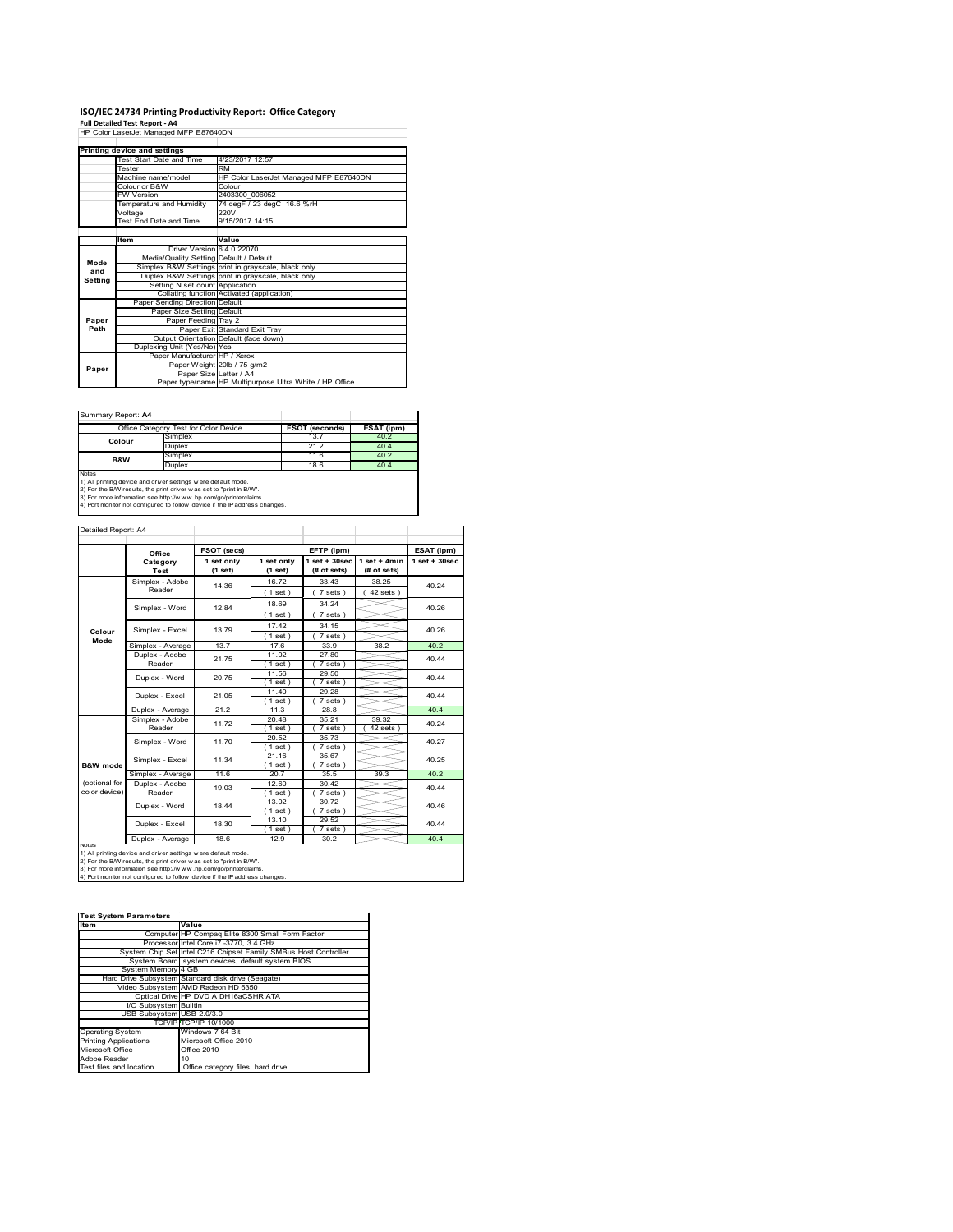# **ISO/IEC 24734 Printing Productivity Report: Office Category Full Detailed Test Report ‐ Tabloid** HP Color LaserJet Managed MFP E87640DN

|         | Printing device and settings            |                                                         |  |  |
|---------|-----------------------------------------|---------------------------------------------------------|--|--|
|         | Test Start Date and Time                | 4/23/2017 12:57                                         |  |  |
|         | <b>Tester</b>                           | <b>RM</b>                                               |  |  |
|         | Machine name/model                      | HP Color LaserJet Managed MFP E87640DN                  |  |  |
|         | Colour or B&W                           | Colour                                                  |  |  |
|         | <b>FW Version</b>                       | 2403300 006052                                          |  |  |
|         | Temperature and Humidity                | 74 degF / 23 degC 16.6 %rH                              |  |  |
|         | Voltage                                 | 220V                                                    |  |  |
|         | Test End Date and Time                  | 9/15/2017 14:15                                         |  |  |
|         |                                         |                                                         |  |  |
|         | <b>Item</b>                             | Value                                                   |  |  |
|         | Driver Version 6.4.0.22070              |                                                         |  |  |
| Mode    | Media/Quality Setting Default / Default |                                                         |  |  |
| and     |                                         | Simplex B&W Settings print in grayscale, black only     |  |  |
| Setting |                                         | Duplex B&W Settings print in grayscale, black only      |  |  |
|         | Setting N set count Application         |                                                         |  |  |
|         |                                         | Collating function Activated (application)              |  |  |
|         | Paper Sending Direction Default         |                                                         |  |  |
|         | Paper Size Setting Default              |                                                         |  |  |
| Paper   | Paper Feeding Tray 2                    |                                                         |  |  |
| Path    |                                         | Paper Exit Standard Exit Tray                           |  |  |
|         |                                         | Output Orientation Default (face down)                  |  |  |
|         | Duplexing Unit (Yes/No) Yes             |                                                         |  |  |
|         | Paper Manufacturer HP / Xerox           |                                                         |  |  |
| Paper   |                                         | Paper Weight 20lb / 75 g/m2                             |  |  |
|         | Paper Size Letter / A4                  |                                                         |  |  |
|         |                                         | Paper type/name HP Multipurpose Ultra White / HP Office |  |  |

| Summary Report: Tabloid |                                       |                |            |
|-------------------------|---------------------------------------|----------------|------------|
|                         | Office Category Test for Color Device | FSOT (seconds) | ESAT (ipm) |
| Color                   | Simplex                               | 13.7           | 21.6       |
|                         | Duplex                                | 21.0           | 21.6       |
|                         | Simplex                               | 17.8           | 21.6       |
| <b>B&amp;W</b>          | Duplex                                | 26.2           | 21.6       |
| Notes                   |                                       |                |            |

Notes<br>1) All printing device and driver settings w ere default mode.<br>2) For the B/W results, the print driver was set to "print in B/W".<br>3) For more information see http://www.hp.com/go/printerclaims.<br>4) Por more informati

|                   | Office                                                         | FSOT (secs)           |                       | EFTP (ipm)                        |                               | ESAT (ipm)              |
|-------------------|----------------------------------------------------------------|-----------------------|-----------------------|-----------------------------------|-------------------------------|-------------------------|
|                   | Category<br>Test                                               | 1 set only<br>(1 set) | 1 set only<br>(1 set) | $1$ set + $30$ sec<br>(# of sets) | $1$ set + 4min<br>(# of sets) | $1$ set + $30$ sec      |
|                   | Simplex - Adobe                                                | 20.90                 | 11.48                 | 17.41                             | 20.52                         | 21.66                   |
|                   | Reader                                                         |                       | (1 set)               | 4 sets)                           | $23$ sets $)$                 |                         |
|                   | Simplex - Word                                                 | 19.50                 | 12.31                 | 17.97                             |                               | 21.66                   |
|                   |                                                                |                       | $1$ set $)$           | $4 sets$ )                        |                               |                         |
|                   | Simplex - Excel                                                | 19.39                 | 12.37                 | 17.97                             |                               | 21.65                   |
| <b>Color Mode</b> |                                                                |                       | (1 set)               | 4 sets)                           |                               |                         |
|                   | Simplex - Average                                              | 20.0                  | 12.0                  | 17.7                              | 20.5                          | 21.6                    |
|                   | Duplex - Adobe                                                 | 30.48                 | 7.86                  | 14.88                             |                               | 21.68                   |
|                   | Reader                                                         |                       | $1$ set)              | 4 sets)                           |                               |                         |
|                   | Duplex - Word                                                  | 29.02                 | 8.26                  | 15.48                             |                               | 21.66                   |
|                   |                                                                |                       | $1$ set)              | 4 sets)                           |                               |                         |
|                   | Duplex - Excel                                                 | 28.12                 | 8.52                  | 15.50                             |                               | 21.66                   |
|                   |                                                                |                       | $1$ set)              | 4 sets)                           |                               |                         |
|                   | Duplex - Average                                               | 29.3                  | 82                    | 15.2                              |                               | 21.6                    |
|                   | Simplex - Adobe<br>Reader<br>Simplex - Word<br>Simplex - Excel | 18.54                 | 12.94                 | 18.36                             | 20.91                         | 21.67<br>21.65<br>21.65 |
|                   |                                                                |                       | $1$ set)              | 4 sets                            | $23$ sets $1$                 |                         |
|                   |                                                                | 17.52                 | 13.70                 | 19.00                             |                               |                         |
|                   |                                                                |                       | $1$ set)<br>14.01     | $4 sets$ )<br>18.85               |                               |                         |
| B&W mode          |                                                                | 17.14                 | $1$ set)              | 4 sets)                           |                               |                         |
|                   | Simplex - Average                                              | 17.8                  | 13.5                  | 18.7                              | 20.9                          | 21.6                    |
| (optional for     | Duplex - Adobe                                                 |                       | 8.64                  | 15.64                             |                               |                         |
| color device)     | Reader                                                         | 27.72                 | $1$ set)              | 4 sets)                           |                               | 21.64                   |
|                   |                                                                |                       | 9.50                  | 16.36                             |                               |                         |
|                   | Duplex - Word                                                  | 25.25                 | $1$ set)              | 4 sets)                           |                               | 21.66                   |
|                   | Duplex - Excel                                                 | 25.53                 | 9.40                  | 16.38                             |                               | 21.66                   |
|                   |                                                                |                       | $1$ set)              | $4 sets$ )                        |                               |                         |
|                   | Duplex - Average                                               | 26.2                  | 9.1                   | 16.1                              |                               | 21.6                    |

1) All printing device and driver settings w ere default mode.<br>2) For the B/W results, the print driver was set to "print in B/W".<br>3) For more information see http://www.hp.com/go/printerclaims.<br>4) Port monitor not configu

| <b>Test System Parameters</b><br>Item | Value                                                           |
|---------------------------------------|-----------------------------------------------------------------|
|                                       | ComputerIHP Compag Elite 8300 Small Form Factor                 |
|                                       | Processor Intel Core i7 -3770, 3.4 GHz                          |
|                                       | System Chip Set Intel C216 Chipset Family SMBus Host Controller |
|                                       | System Board system devices, default system BIOS                |
| System Memory 4 GB                    |                                                                 |
|                                       | Hard Drive Subsystem Standard disk drive (Seagate)              |
|                                       | Video Subsystem AMD Radeon HD 6350                              |
|                                       | Optical Drive HP DVD A DH16aCSHR ATA                            |
| I/O Subsystem Builtin                 |                                                                 |
| USB Subsystem USB 2.0/3.0             |                                                                 |
|                                       | TCP/IPITCP/IP 10/1000                                           |
| <b>Operating System</b>               | Windows 7 64 Bit                                                |
| <b>Printing Applications</b>          | Microsoft Office 2010                                           |
| Microsoft Office                      | Office 2010                                                     |
| Adobe Reader                          | 10                                                              |
| Test files and location               | Office category files, hard drive                               |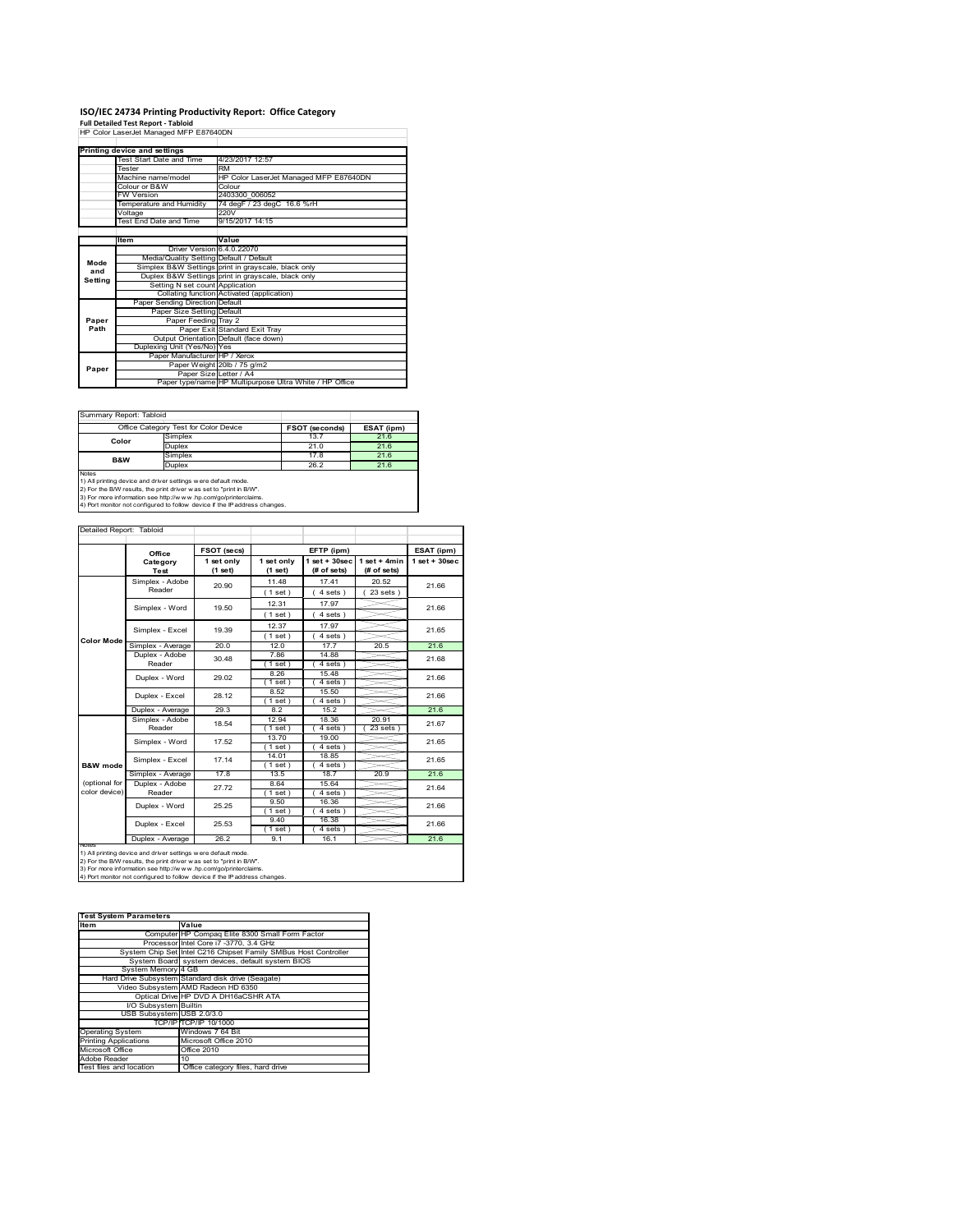# **ISO/IEC 24734 Printing Productivity Report: Office Category Full Detailed Test Report ‐ A3** HP Color LaserJet Managed MFP E87640DN

|         | HP COIOI Lasendel Managed MFP E67040DN  |                                                         |
|---------|-----------------------------------------|---------------------------------------------------------|
|         | Printing device and settings            |                                                         |
|         | Test Start Date and Time                | 4/23/2017 12:57                                         |
|         | Tester                                  | <b>RM</b>                                               |
|         | Machine name/model                      | HP Color LaserJet Managed MFP E87640DN                  |
|         | Colour or B&W                           | Colour                                                  |
|         | <b>FW Version</b>                       | 2403300 006052                                          |
|         | Temperature and Humidity                | 74 degF / 23 degC 16.6 %rH                              |
|         | Voltage                                 | 220V                                                    |
|         | Test End Date and Time                  | 9/15/2017 14:15                                         |
|         |                                         |                                                         |
|         | Item                                    | Value                                                   |
|         | Driver Version 6.4.0.22070              |                                                         |
| Mode    | Media/Quality Setting Default / Default |                                                         |
| and     |                                         | Simplex B&W Settings print in grayscale, black only     |
| Setting |                                         | Duplex B&W Settings print in grayscale, black only      |
|         | Setting N set count Application         |                                                         |
|         |                                         | Collating function Activated (application)              |
|         | Paper Sending Direction Default         |                                                         |
|         | Paper Size Setting Default              |                                                         |
| Paper   | Paper Feeding Tray 2                    |                                                         |
| Path    |                                         | Paper Exit Standard Exit Tray                           |
|         |                                         | Output Orientation Default (face down)                  |
|         | Duplexing Unit (Yes/No) Yes             |                                                         |
|         | Paper Manufacturer HP / Xerox           |                                                         |
| Paper   |                                         | Paper Weight 20lb / 75 g/m2                             |
|         |                                         | Paper Size Letter / A4                                  |
|         |                                         | Paper type/name HP Multipurpose Ultra White / HP Office |

Summary Report: A3

|                | Office Category Test for Color Device                                      | <b>FSOT (seconds)</b> | ESAT (ipm) |
|----------------|----------------------------------------------------------------------------|-----------------------|------------|
| Color          | Simplex                                                                    | 13.7                  | 21.6       |
|                | Duplex                                                                     | 21.0                  | 21.6       |
| <b>B&amp;W</b> | Simplex                                                                    | 17.7                  | 21.6       |
|                | <b>Duplex</b>                                                              | 26.1                  | 21.6       |
| Notes          |                                                                            |                       |            |
|                | 1) All printing device and driver settings w ere default mode.             |                       |            |
|                | 2) For the B/W results, the print driver was set to "print in B/W".        |                       |            |
|                | 3) For more information see http://www.hp.com/go/printerclaims.            |                       |            |
|                | 4) Port monitor not configured to follow device if the IP address changes. |                       |            |

|                     | Office                                                                                                                                                                                                   | FSOT (secs)           |                       | EFTP (ipm)                        |                               | ESAT (ipm)         |
|---------------------|----------------------------------------------------------------------------------------------------------------------------------------------------------------------------------------------------------|-----------------------|-----------------------|-----------------------------------|-------------------------------|--------------------|
|                     | Category<br><b>Test</b>                                                                                                                                                                                  | 1 set only<br>(1 set) | 1 set only<br>(1 set) | $1$ set + $30$ sec<br>(# of sets) | $1$ set + 4min<br>(# of sets) | $1$ set + $30$ sec |
|                     | Simplex - Adobe                                                                                                                                                                                          | 20.94                 | 11.46                 | 17.38                             | 20.50                         | 21.66              |
|                     | Reader                                                                                                                                                                                                   |                       | (1 set)               | $4 sets$ )                        | $25$ sets $)$                 |                    |
|                     | Simplex - Word                                                                                                                                                                                           | 19.32                 | 12.42                 | 18.03                             |                               | 21.67              |
|                     |                                                                                                                                                                                                          | 19.57                 | (1 set)               | 4 sets)                           |                               |                    |
|                     | Simplex - Excel                                                                                                                                                                                          |                       | 12.26                 | 18.06                             |                               | 21.65              |
| <b>Color Mode</b>   |                                                                                                                                                                                                          |                       | (1 set)               | $4 sets$ )                        |                               |                    |
|                     | Simplex - Average                                                                                                                                                                                        | 20.0                  | 12.0                  | 17.8                              | 20.5                          | 21.6               |
|                     | Duplex - Adobe                                                                                                                                                                                           | 30.50                 | 7.86                  | 14.86                             |                               | 21.68              |
|                     | Reader                                                                                                                                                                                                   |                       | $1$ set)              | $4 sets$ )                        |                               |                    |
|                     | Duplex - Word                                                                                                                                                                                            | 28.42                 | 8.44                  | 15.46                             |                               | 21.66              |
|                     |                                                                                                                                                                                                          | $1$ set)              | 4 sets                |                                   |                               |                    |
|                     | Duplex - Excel                                                                                                                                                                                           | 27.92                 | 8.58                  | 15.52                             |                               | 21.66              |
|                     |                                                                                                                                                                                                          |                       | $1$ set)              | 4 sets<br>15.2                    |                               |                    |
|                     | Duplex - Average                                                                                                                                                                                         | 29.0                  | 82                    |                                   |                               | 21.6               |
|                     | Simplex - Adobe<br>Reader                                                                                                                                                                                | 18.67                 | 12.85<br>$1$ set $)$  | 18.50<br>4 sets                   | 20.77<br>23 sets              | 21.66              |
|                     |                                                                                                                                                                                                          |                       | 13.96                 | 18.99                             |                               |                    |
|                     | Simplex - Word                                                                                                                                                                                           | 17.19                 | $1$ set)              | 4 sets                            |                               | 21.66              |
|                     |                                                                                                                                                                                                          | 17.17                 | 13.97                 | 18.90                             |                               |                    |
| <b>B&amp;W</b> mode | Simplex - Excel                                                                                                                                                                                          |                       | $1$ set $)$           | 4 sets                            |                               | 21.65              |
|                     | Simplex - Average                                                                                                                                                                                        | 17.7                  | 13.5                  | 18.7                              | 20.7                          | 21.6               |
| (optional for       | Duplex - Adobe                                                                                                                                                                                           | 27.69                 | 8.64                  | 15.66                             |                               | 21.66              |
| color device)       | Reader                                                                                                                                                                                                   |                       | $1$ set)              | 4 sets)                           |                               |                    |
|                     | Duplex - Word                                                                                                                                                                                            | 25.30                 | 9.48                  | 15.78                             |                               | 21.64              |
|                     |                                                                                                                                                                                                          |                       | $1$ set)              | 4 sets)                           |                               |                    |
|                     | Duplex - Excel                                                                                                                                                                                           | 25.28                 | 9.48                  | 16.40                             |                               | 21.66              |
|                     |                                                                                                                                                                                                          |                       | (1 set)               | 4 sets                            |                               |                    |
|                     | Duplex - Average                                                                                                                                                                                         | 26.1                  | 9.2                   | 15.9                              |                               | 21.6               |
| <b>INOTES</b>       | 1) All printing device and driver settings w ere default mode.<br>2) For the B/W results, the print driver was set to "print in B/W".<br>3) For more information see http://www.hp.com/go/printerclaims. |                       |                       |                                   |                               |                    |

| <b>Test System Parameters</b> |                                                                 |
|-------------------------------|-----------------------------------------------------------------|
| <b>Item</b>                   | Value                                                           |
|                               | Computer HP Compaq Elite 8300 Small Form Factor                 |
|                               | Processor Intel Core i7 -3770, 3.4 GHz                          |
|                               | System Chip Set Intel C216 Chipset Family SMBus Host Controller |
|                               | System Board system devices, default system BIOS                |
| System Memory 4 GB            |                                                                 |
|                               | Hard Drive Subsystem Standard disk drive (Seagate)              |
|                               | Video Subsystem AMD Radeon HD 6350                              |
|                               | Optical Drive HP DVD A DH16aCSHR ATA                            |
| I/O Subsystem Builtin         |                                                                 |
| USB Subsystem USB 2.0/3.0     |                                                                 |
|                               | TCP/IPITCP/IP 10/1000                                           |
| <b>Operating System</b>       | Windows 7 64 Bit                                                |
| <b>Printing Applications</b>  | Microsoft Office 2010                                           |
| Microsoft Office              | Office 2010                                                     |
| Adobe Reader                  | 10                                                              |
| Test files and location       | Office category files, hard drive                               |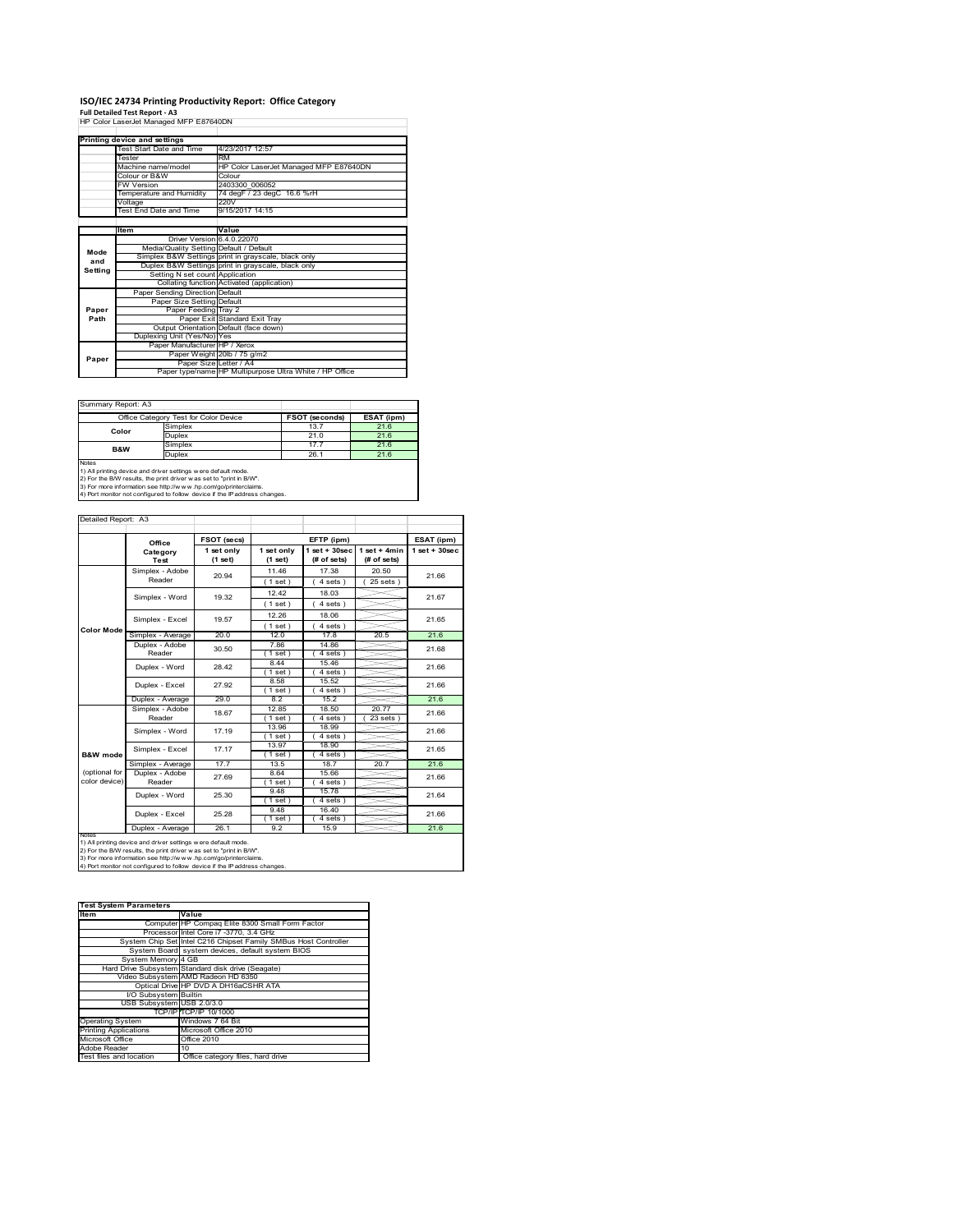# **ISO/IEC 24734 Printing Productivity Report: Office Category Feature Performance Full Report ‐ Office Feature Performance Test** HP Color LaserJet Managed MFP E87640DN

|         | Printing device and settings            |                                                         |
|---------|-----------------------------------------|---------------------------------------------------------|
|         | Test Start Date and Time                | 4/23/2017 12:57                                         |
|         | Tester                                  | <b>RM</b>                                               |
|         | Machine name/model                      | HP Color LaserJet Managed MFP E87640DN                  |
|         | Colour or B&W                           | Colour                                                  |
|         | <b>FW Version</b>                       | 2403300 006052                                          |
|         | Temperature and Humidity                | 74 degF / 23 degC 16.6 %rH                              |
|         | Voltage                                 | 220V                                                    |
|         | Test End Date and Time                  | 9/15/2017 14:15                                         |
|         |                                         |                                                         |
|         | Item                                    | Value                                                   |
|         | Driver Version 6.4.0.22070              |                                                         |
| Mode    | Media/Quality Setting Default / Default |                                                         |
| and     |                                         | Simplex B&W Settings print in grayscale, black only     |
| Setting |                                         | Duplex B&W Settings print in grayscale, black only      |
|         | Setting N set count Application         |                                                         |
|         |                                         | Collating function Activated (application)              |
|         | Paper Sending Direction Default         |                                                         |
|         | Paper Size Setting Default              |                                                         |
| Paper   | Paper Feeding Tray 2                    |                                                         |
| Path    |                                         | Paper Exit Standard Exit Tray                           |
|         |                                         | Output Orientation Default (face down)                  |
|         | Duplexing Unit (Yes/No) Yes             |                                                         |
|         | Paper Manufacturer HP / Xerox           |                                                         |
| Paper   |                                         | Paper Weight 20lb / 75 g/m2                             |
|         | Paper Size Letter / A4                  |                                                         |
|         |                                         | Paper type/name HP Multipurpose Ultra White / HP Office |

| ISO Print Productivity Report: Feature Performance Test Summary |  |
|-----------------------------------------------------------------|--|
|-----------------------------------------------------------------|--|

|                                                                                                                                                                                                                                                                                            |         |                | <b>Feature Performance Ratio</b> |
|--------------------------------------------------------------------------------------------------------------------------------------------------------------------------------------------------------------------------------------------------------------------------------------------|---------|----------------|----------------------------------|
| <b>Printing Modes</b>                                                                                                                                                                                                                                                                      |         |                | A5 and Legal                     |
| (Feature Adobe Reader - Office test file)                                                                                                                                                                                                                                                  |         | FSOT (base)    | <b>ESAT (feature)</b>            |
|                                                                                                                                                                                                                                                                                            |         | FSOT (feature) | ESAT (base)                      |
| A5 Landscape Feed - Colour                                                                                                                                                                                                                                                                 | Simplex | 110%           | 100%                             |
| <b>A5 Portrait Feed - Colour</b>                                                                                                                                                                                                                                                           | Simplex | 110%           | 100%                             |
| Legal - Colour                                                                                                                                                                                                                                                                             | Simplex | 77%            | 61%                              |
| Legal - Colour                                                                                                                                                                                                                                                                             | Duplex  | 62%            | 61%                              |
| A5 Landscape Feed - B/W                                                                                                                                                                                                                                                                    | Simplex | 107%           | 100%                             |
| <b>A5 Portrait Feed - B/W</b>                                                                                                                                                                                                                                                              | Simplex | 103%           | 100%                             |
| Legal - B/W                                                                                                                                                                                                                                                                                | Simplex | 72%            | 61%                              |
| Legal - B/W                                                                                                                                                                                                                                                                                | Duplex  | 57%            | 61%                              |
| Notes<br>1) All printing device and driver settings were default mode.<br>2) Test conducted with 8-paper Office Feature Performance file.<br>3) For more information see http://www.hp.com/go/printerclaims.<br>4) Port monitor not configured to follow device if the IP address changes. |         |                |                                  |

 $\sqrt{ }$ 

| <b>Printing Modes</b><br>Feature Adobe Reader - Office                                                                                                                                                                                                                                     | <b>Base Printing</b><br>Mode |                     | <b>Feature Performance</b> |                                  |                                         |                                      |
|--------------------------------------------------------------------------------------------------------------------------------------------------------------------------------------------------------------------------------------------------------------------------------------------|------------------------------|---------------------|----------------------------|----------------------------------|-----------------------------------------|--------------------------------------|
| test file (8-page)                                                                                                                                                                                                                                                                         |                              |                     |                            |                                  | A5 and Legal                            |                                      |
|                                                                                                                                                                                                                                                                                            | <b>FSOT</b><br>Base          | <b>ESAT</b><br>Base | 1 set<br>FSOT (secs)       | $1$ set $+30$ sec.<br>ESAT (ipm) | FSOT (base)<br><b>FSOT</b><br>(feature) | <b>ESAT (feature)</b><br>ESAT (base) |
| Simplex A5 Landscape Feed - Colour                                                                                                                                                                                                                                                         | 21.53                        | 40.26               | 19.69                      | 40.3                             | 110%                                    | 100%                                 |
| Simplex A5 Portrait Feed - Colour                                                                                                                                                                                                                                                          | 21.53                        | 40.26               | 19.71                      | 40.3                             | 110%                                    | 100%                                 |
| Legal Simplex - Colour                                                                                                                                                                                                                                                                     | 21.53                        | 40.26               | 28                         | 24.8                             | 77%                                     | 61%                                  |
| <b>Legal Duplex - Colour</b>                                                                                                                                                                                                                                                               | 21.53                        | 40.26               | 34.79                      | 24.8                             | 62%                                     | 61%                                  |
| Simplex A5 Landscape Feed - B/W                                                                                                                                                                                                                                                            | 18.5                         | 40.26               | 17.37                      | 40.3                             | 107%                                    | 100%                                 |
| Simplex A5 Portrait Feed - B/W                                                                                                                                                                                                                                                             | 18.5                         | 40.26               | 18                         | 40.3                             | 103%                                    | 100%                                 |
| Legal Simplex - B/W                                                                                                                                                                                                                                                                        | 18.5                         | 40.26               | 25.75                      | 24.8                             | 72%                                     | 61%                                  |
| Legal Duplex - B/W                                                                                                                                                                                                                                                                         | 18.5                         | 40.26               | 32.86                      | 24.8                             | 57%                                     | 61%                                  |
| Notes<br>1) All printing device and driver settings w ere default mode.<br>2) Test conducted with 8-paper Office Feature Performance file<br>3) For more information see http://www.hp.com/go/printerclaims.<br>4) Port monitor not configured to follow device if the IP address changes. |                              |                     |                            |                                  |                                         |                                      |

**Item Value** Computer HP Compaq Elite 8300 Small Form Factor Processor Intel Core i7 -3770, 3.4 GHz System Chip Set Intel C216 Chipset Family SMBus Host Controller system devices, default system BIOS<br>4 GB System Board<br>System Memory<br>Hard Drive Subsystem Drive Subsystem Standard disk drive (Seagate)<br>ideo Subsystem AMD Radeon HD 6350<br>Cetical Drive HB DVD A DH46cCSHB ATA Video Subsystem AMD Radeon HD 6350 Optical Drive HP DVD A DH16aCSHR ATA I/O Subsystem Builtin USB Subsystem USB 2.0/3.0 **I/O** Subsystem Domain<br>USB Subsystem USB 2.0/3.0<br>I/O TCP/IP TCP/IP 10/10 Operating System Windows 7 64 Bit Windows 7 64 Bit<br>Microsoft Office 2010<br>Office 2010 Microsoft Office **Contact Corporation** Office 2010 dobe Reader Test files and location Office category files, hard drive **Test System Software Test System Parameters**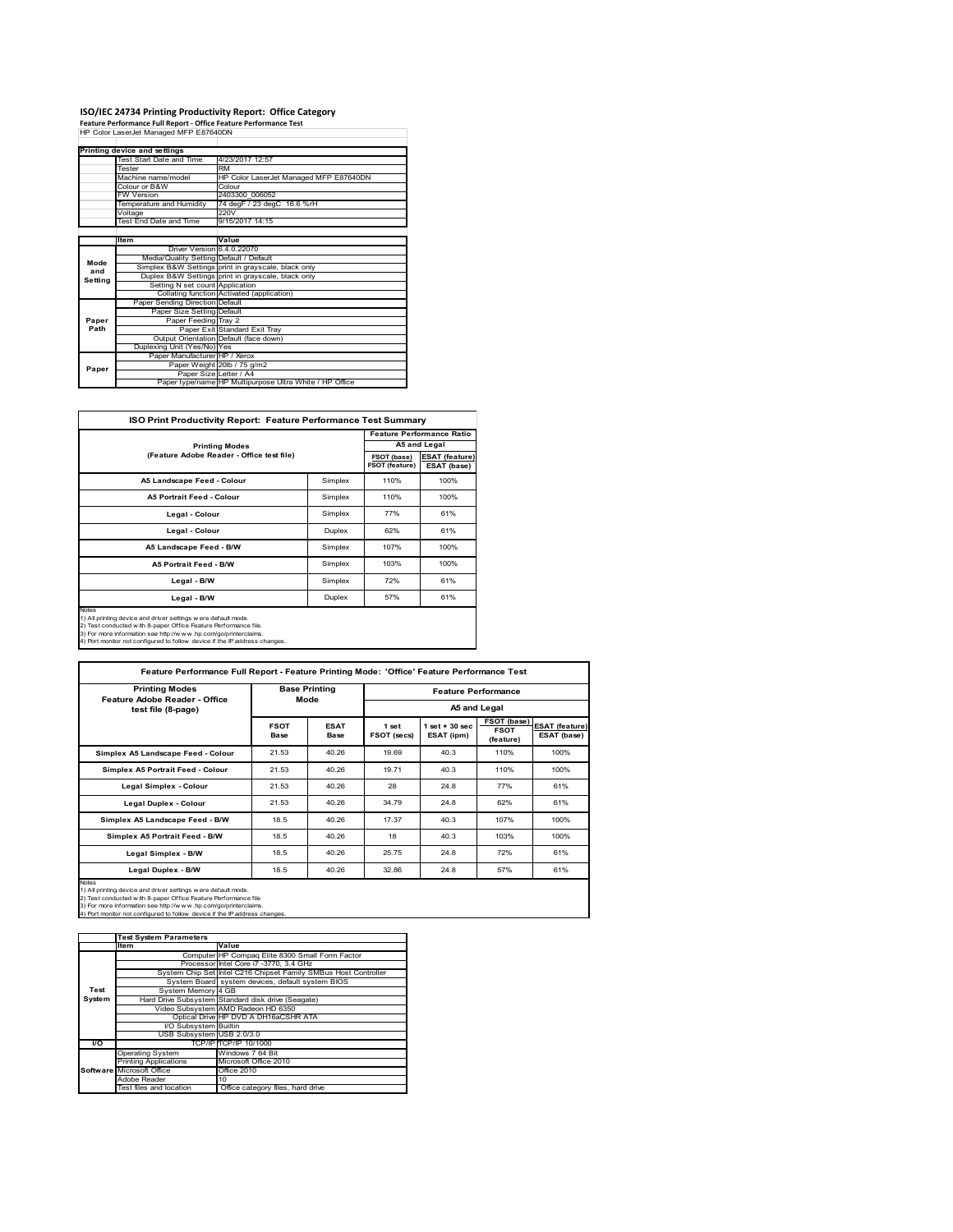### **ISO/IEC 17629 First Print Out Time Report: Office Category Full Detailed Test Report ‐ LETTER** HP Color LaserJet Managed MFP E87640DN

|            | Printing device and settings  |                                        |
|------------|-------------------------------|----------------------------------------|
|            | Test Start Date and Time      | 4/23/2017 12:57                        |
|            | Tester                        | RM                                     |
|            | Machine name/model            | HP Color LaserJet Managed MFP E87640DN |
|            | Colour or B&W                 | Colour                                 |
|            | FW Version                    | 2403300 006052                         |
|            | Configuration (options)       | Default                                |
|            | Controller                    | unknown                                |
|            | Printing device page count    | Not Specified                          |
|            | Printing supplies page count  | Not Specified                          |
|            | Temperature and Humidity      | 74 degF / 23 degC 16.6 %rH             |
|            | Voltage                       | 220V                                   |
|            | <b>Test End Date and Time</b> | 9/15/2017 14:15                        |
|            |                               |                                        |
|            | <b>Item</b>                   | Value                                  |
| Mode       | PDL and driver version        | 6.4.0.22070                            |
| and        | Print Quality mode            | default                                |
| Setting    | <b>B&amp;W</b> settings       | default                                |
|            | Paper feed orientation        | <b>Short Edge</b>                      |
| Paper      | Paper type setting            | default                                |
|            | Paper feeding                 | Standard cassette                      |
|            | Paper exit                    | Standard exit tray                     |
| Paper Path | Output orientation            | default (face up or face down)         |

**ISO First Page Out Time Summary Report: Office Category**

| Summary Report: Letter |         |                           |
|------------------------|---------|---------------------------|
|                        |         | FPOT from Ready (seconds) |
| Color                  | Simplex | 8.67                      |
|                        | Duplex  |                           |
| B&W                    | Simplex | 6.91                      |
|                        | Duplex  |                           |
| Notes                  |         |                           |

Notes<br>1) All printing device and driver settings were default mode.<br>2) For the BW results, the print driver was set to "print in BW".<br>3) For more information see http://www.hp.com/golprinterclaims.<br>4) Port montor not confi

|                                                                 |                                                                                                                                                                                                                                                                                                                                                                                                             | ISO First Page Out Time Report: Office Category |                    |                              |                      |                   |
|-----------------------------------------------------------------|-------------------------------------------------------------------------------------------------------------------------------------------------------------------------------------------------------------------------------------------------------------------------------------------------------------------------------------------------------------------------------------------------------------|-------------------------------------------------|--------------------|------------------------------|----------------------|-------------------|
| <b>Detailed Report: LETTER</b>                                  |                                                                                                                                                                                                                                                                                                                                                                                                             |                                                 |                    |                              |                      |                   |
|                                                                 |                                                                                                                                                                                                                                                                                                                                                                                                             | Word<br>(seconds)                               | Excel<br>(seconds) | Adobe<br>Reader<br>(seconds) | Average<br>(seconds) | <b>Delay Time</b> |
|                                                                 | FPOT from Ready - Simplex                                                                                                                                                                                                                                                                                                                                                                                   | 8.36                                            | 8.63               | 9.01                         | 8.67                 | 20 Seconds        |
|                                                                 | FPOT from Ready - Duplex                                                                                                                                                                                                                                                                                                                                                                                    |                                                 |                    |                              |                      |                   |
| <b>Color Mode</b>                                               | FPOT from Sleep - Simplex                                                                                                                                                                                                                                                                                                                                                                                   |                                                 |                    | 43 45                        |                      | 76 Minutes        |
|                                                                 | Recovery Time                                                                                                                                                                                                                                                                                                                                                                                               |                                                 |                    | 34.4                         |                      |                   |
|                                                                 | FPOT from Off - Simplex                                                                                                                                                                                                                                                                                                                                                                                     |                                                 |                    | 188.15                       |                      |                   |
|                                                                 | Warm-up Time                                                                                                                                                                                                                                                                                                                                                                                                |                                                 |                    | 179.14                       |                      |                   |
|                                                                 | FPOT from Ready - Simplex                                                                                                                                                                                                                                                                                                                                                                                   | 6.69                                            | 6.90               | 7.13                         | 6.91                 | 20 Seconds        |
|                                                                 | FPOT from Ready - Duplex                                                                                                                                                                                                                                                                                                                                                                                    |                                                 |                    |                              |                      |                   |
| <b>B&amp;W Mode</b>                                             | FPOT from Sleep - Simplex                                                                                                                                                                                                                                                                                                                                                                                   |                                                 |                    | 41.94                        |                      | 76 Minutes        |
|                                                                 | Recovery Time                                                                                                                                                                                                                                                                                                                                                                                               |                                                 |                    | 34.8                         |                      |                   |
|                                                                 |                                                                                                                                                                                                                                                                                                                                                                                                             |                                                 |                    |                              |                      |                   |
|                                                                 | FPOT from Off - Simplex                                                                                                                                                                                                                                                                                                                                                                                     |                                                 |                    | 188.07                       |                      |                   |
|                                                                 | Warm-up Time                                                                                                                                                                                                                                                                                                                                                                                                |                                                 |                    | 180.94                       |                      |                   |
| Notes<br><b>HP Data Table</b><br><b>Detailed Report: LETTER</b> | 1) All printing device and driver settings w ere default mode.<br>2) For the B/W results, the print driver was set to "print in B/W".<br>3) For more information see http://www.hp.com/go/printerclaims.<br>4) Port monitor not configured to follow device if the IP address changes.<br>5) Page counts w ere collected after completion of the tests.<br>6) Details for FPOT from Sleep are show n below. | <b>FPOT Ava</b>                                 | FPOT (secs)        | FPOT (secs)                  | FPOT (secs)          |                   |
|                                                                 |                                                                                                                                                                                                                                                                                                                                                                                                             | (se cs)                                         | Iteration 1        | Iteration 2                  | Iteration 3          | Application       |
| <b>Color Mode</b>                                               | FPOT from Sleep                                                                                                                                                                                                                                                                                                                                                                                             | 43.45                                           | 43.48              | 43.42                        | N/A                  | Adobe Reader      |
|                                                                 | FPOT from Sleep (15 minutes)<br>HP/Non ISO Test                                                                                                                                                                                                                                                                                                                                                             | 18.03                                           | 17.64              | 18.42                        | N/A                  | Adobe Reader      |
| <b>B&amp;W Mode</b>                                             | FPOT from Sleep<br>FPOT from Sleep (15 minutes)                                                                                                                                                                                                                                                                                                                                                             | 41.94                                           | 41.66              | 42.22                        | N/A                  | Adobe Reader      |

|                                  | <b>Test System Parameters</b> |                                                       |  |  |
|----------------------------------|-------------------------------|-------------------------------------------------------|--|--|
|                                  | Value<br>Item                 |                                                       |  |  |
|                                  | Computer                      | HP Compag Elite 8300 Small Form Factor                |  |  |
|                                  | Processor                     | Intel Core i7 -3770, 3.4 GHz                          |  |  |
|                                  | System Chip Set               | Intel C216 Chipset Family SMBus Host Controller       |  |  |
|                                  | System Board                  | system devices, default system BIOS                   |  |  |
| Test                             | <b>System Memory</b>          | 4 GB                                                  |  |  |
| System                           | Hard Drive Subsystem          | Standard disk drive (Seagate)                         |  |  |
|                                  | Video Subsystem               | AMD Radeon HD 6350                                    |  |  |
|                                  | Optical Drive                 | HP DVD A DH16aCSHR ATA                                |  |  |
|                                  | I/O Subsystem                 | <b>Builtin</b>                                        |  |  |
|                                  | <b>USB Subsystem</b>          | USB 2.0/3.0                                           |  |  |
| Printing<br>Device<br>Connection | 10/1000<br>TCP/IP             |                                                       |  |  |
|                                  | <b>Operating System</b>       | Windows 7 Business/Ultimate, 64 bit, Build 7601, SP 1 |  |  |
|                                  | <b>Printing Applications</b>  | Microsoft Office 2010 SP2                             |  |  |
| Software                         |                               | Adobe Reader 10.1.4                                   |  |  |
|                                  | <b>Print Driver</b>           | 6.4.0.22070                                           |  |  |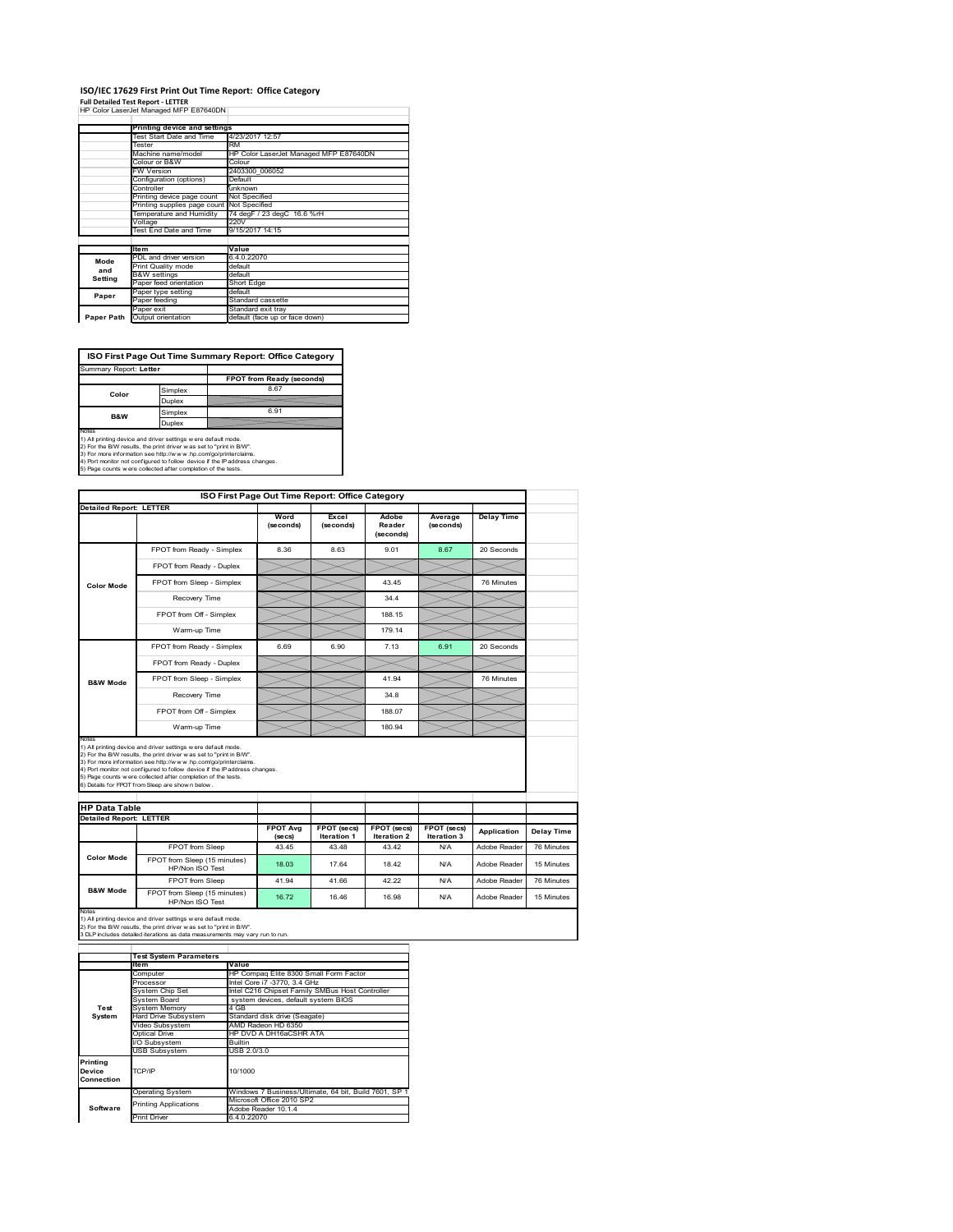### **ISO/IEC 17629 First Print Out Time Report: Office Category**

**Full Detailed Test Report ‐ A4** HP Color LaserJet Managed MFP E87640DN

|            | Printing device and settings |                                        |
|------------|------------------------------|----------------------------------------|
|            | Test Start Date and Time     | 4/23/2017 12:57                        |
|            | Tester                       | <b>RM</b>                              |
|            | Machine name/model           | HP Color LaserJet Managed MFP E87640DN |
|            | Colour or B&W                | Colour                                 |
|            | <b>FW Version</b>            | 2403300 006052                         |
|            | Configuration (options)      | Default                                |
|            | Controller                   | unknown                                |
|            | Printing device page count   | Not Specified                          |
|            | Printing supplies page count | Not Specified                          |
|            | Temperature and Humidity     | 74 degF / 23 degC 16.6 %rH             |
|            | Voltage                      | 220V                                   |
|            | Test End Date and Time       | 9/15/2017 14:15                        |
|            |                              |                                        |
|            | <b>Item</b>                  | Value                                  |
| Mode       | PDL and driver version       | 6.4.0.22070                            |
| and        | Print Quality mode           | default                                |
| Setting    | <b>B&amp;W</b> settings      | default                                |
|            | Paper feed orientation       | Short Edge                             |
| Paper      | Paper type setting           | default                                |
|            | Paper feeding                | Standard cassette                      |
|            | Paper exit                   | Standard exit tray                     |
| Paper Path | Output orientation           | default (face up or face down)         |

**ISO First Page Out Time Summary Report: Office Category**

| Summary Report: A4 |         |                           |
|--------------------|---------|---------------------------|
|                    |         | FPOT from Ready (seconds) |
| Colour             | Simplex | 8.64                      |
|                    | Duplex  |                           |
| <b>B&amp;W</b>     | Simplex | 7.00                      |
|                    | Duplex  |                           |
|                    |         |                           |

Notes<br>1) All printing device and driver settings were default mode.<br>2) For the BAV results, the print driver was set to "print in BAV".<br>3) For more information see http://www.hp.com/golprinterclaims.<br>4) Port monitor not co

|                      |                                                                                                                                                                                                                                                                                                                                                                                                             | ISO First Page Out Time Report: Office Category |                                   |                              |                            |                   |            |
|----------------------|-------------------------------------------------------------------------------------------------------------------------------------------------------------------------------------------------------------------------------------------------------------------------------------------------------------------------------------------------------------------------------------------------------------|-------------------------------------------------|-----------------------------------|------------------------------|----------------------------|-------------------|------------|
| Detailed Report: A4  |                                                                                                                                                                                                                                                                                                                                                                                                             |                                                 |                                   |                              |                            |                   |            |
|                      |                                                                                                                                                                                                                                                                                                                                                                                                             | Word<br>(seconds)                               | Excel<br>(seconds)                | Adobe<br>Reader<br>(seconds) | Average<br>(seconds)       | <b>Delay Time</b> |            |
|                      | FPOT from Ready - Simplex                                                                                                                                                                                                                                                                                                                                                                                   | 8.39                                            | 8.63                              | 8.89                         | 8.64                       | 20 Seconds        |            |
|                      | FPOT from Ready - Duplex                                                                                                                                                                                                                                                                                                                                                                                    |                                                 |                                   |                              |                            |                   |            |
| <b>Color Mode</b>    | FPOT from Sleep - Simplex                                                                                                                                                                                                                                                                                                                                                                                   |                                                 |                                   | 43.78                        |                            | 76 Minutes        |            |
|                      | Recovery Time                                                                                                                                                                                                                                                                                                                                                                                               |                                                 |                                   | 34.9                         |                            |                   |            |
|                      | FPOT from Off - Simplex                                                                                                                                                                                                                                                                                                                                                                                     |                                                 |                                   | 180.43                       |                            |                   |            |
|                      | Warm-up Time                                                                                                                                                                                                                                                                                                                                                                                                |                                                 |                                   | 171.55                       |                            |                   |            |
|                      | FPOT from Ready - Simplex                                                                                                                                                                                                                                                                                                                                                                                   | 6.77                                            | 6.87                              | 7.36                         | 7.00                       | 20 Seconds        |            |
|                      | FPOT from Ready - Duplex                                                                                                                                                                                                                                                                                                                                                                                    |                                                 |                                   |                              |                            |                   |            |
| <b>B&amp;W Mode</b>  | FPOT from Sleep - Simplex                                                                                                                                                                                                                                                                                                                                                                                   |                                                 |                                   | 41.93                        |                            | 76 Minutes        |            |
|                      | Recovery Time                                                                                                                                                                                                                                                                                                                                                                                               |                                                 |                                   | 34.6                         |                            |                   |            |
|                      |                                                                                                                                                                                                                                                                                                                                                                                                             |                                                 |                                   |                              |                            |                   |            |
|                      | FPOT from Off - Simplex                                                                                                                                                                                                                                                                                                                                                                                     |                                                 |                                   | 184.58                       |                            |                   |            |
| Notes                | Warm-up Time                                                                                                                                                                                                                                                                                                                                                                                                |                                                 |                                   | 177.22                       |                            |                   |            |
|                      | 1) All printing device and driver settings w ere default mode.<br>2) For the B/W results, the print driver was set to "print in B/W".<br>3) For more information see http://www.hp.com/go/printerclaims.<br>4) Port monitor not configured to follow device if the IP address changes.<br>5) Page counts w ere collected after completion of the tests.<br>6) Details for FPOT from Sleep are show n below. |                                                 |                                   |                              |                            |                   |            |
| <b>HP Data Table</b> |                                                                                                                                                                                                                                                                                                                                                                                                             |                                                 |                                   |                              |                            |                   |            |
| Detailed Report: A4  |                                                                                                                                                                                                                                                                                                                                                                                                             | <b>FPOT Ava</b><br>(se cs)                      | <b>FPOT</b> (secs)<br>Iteration 1 | FPOT (secs)<br>Iteration 2   | FPOT (secs)<br>Iteration 3 | Application       | Delay Time |
|                      | FPOT from Sleep                                                                                                                                                                                                                                                                                                                                                                                             | 43.78                                           | 43.76                             | 43.79                        | N/A                        | Adobe Reader      | 76 Minutes |
| <b>Color Mode</b>    | FPOT from Sleep (15 minutes)<br>HP/Non ISO Test                                                                                                                                                                                                                                                                                                                                                             | 19.46                                           | 19.48                             | 19.44                        | N/A                        | Adobe Reader      | 15 Minutes |
| <b>B&amp;W Mode</b>  | FPOT from Sleep                                                                                                                                                                                                                                                                                                                                                                                             | 41.93                                           | 42.08                             | 41.78                        | N/A                        | Adobe Reader      | 76 Minutes |

1) All printing device and driver settings w ere default mode.<br>2) For the B/W results, the print driver w as set to "print in B/W".<br>3 DLP includes detailed iterations as data measurements may vary run to run.

|                    | <b>Test System Parameters</b>         |                                                       |  |  |  |
|--------------------|---------------------------------------|-------------------------------------------------------|--|--|--|
|                    | Item                                  | Value                                                 |  |  |  |
|                    | Computer                              | HP Compaq Elite 8300 Small Form Factor                |  |  |  |
|                    | Processor                             | Intel Core i7 -3770, 3.4 GHz                          |  |  |  |
|                    | System Chip Set                       | Intel C216 Chipset Family SMBus Host Controller       |  |  |  |
|                    | System Board                          | system devices, default system BIOS                   |  |  |  |
| Test               | <b>System Memory</b>                  | 4 GB                                                  |  |  |  |
| System             | Hard Drive Subsystem                  | Standard disk drive (Seagate)                         |  |  |  |
|                    | AMD Radeon HD 6350<br>Video Subsystem |                                                       |  |  |  |
|                    | Optical Drive                         | HP DVD A DH16aCSHR ATA                                |  |  |  |
|                    | I/O Subsystem                         | <b>Builtin</b>                                        |  |  |  |
|                    | <b>USB Subsystem</b>                  | USB 2.0/3.0                                           |  |  |  |
| Printing<br>Device | TCP/IP                                | 10/1000                                               |  |  |  |
| Connection         |                                       |                                                       |  |  |  |
|                    | <b>Operating System</b>               | Windows 7 Business/Ultimate, 64 bit, Build 7601, SP 1 |  |  |  |
|                    | <b>Printing Applications</b>          | Microsoft Office 2010 SP2                             |  |  |  |
| Software           |                                       | Adobe Reader 10.1.4                                   |  |  |  |
|                    | <b>Print Driver</b>                   | 6.4.0.22070                                           |  |  |  |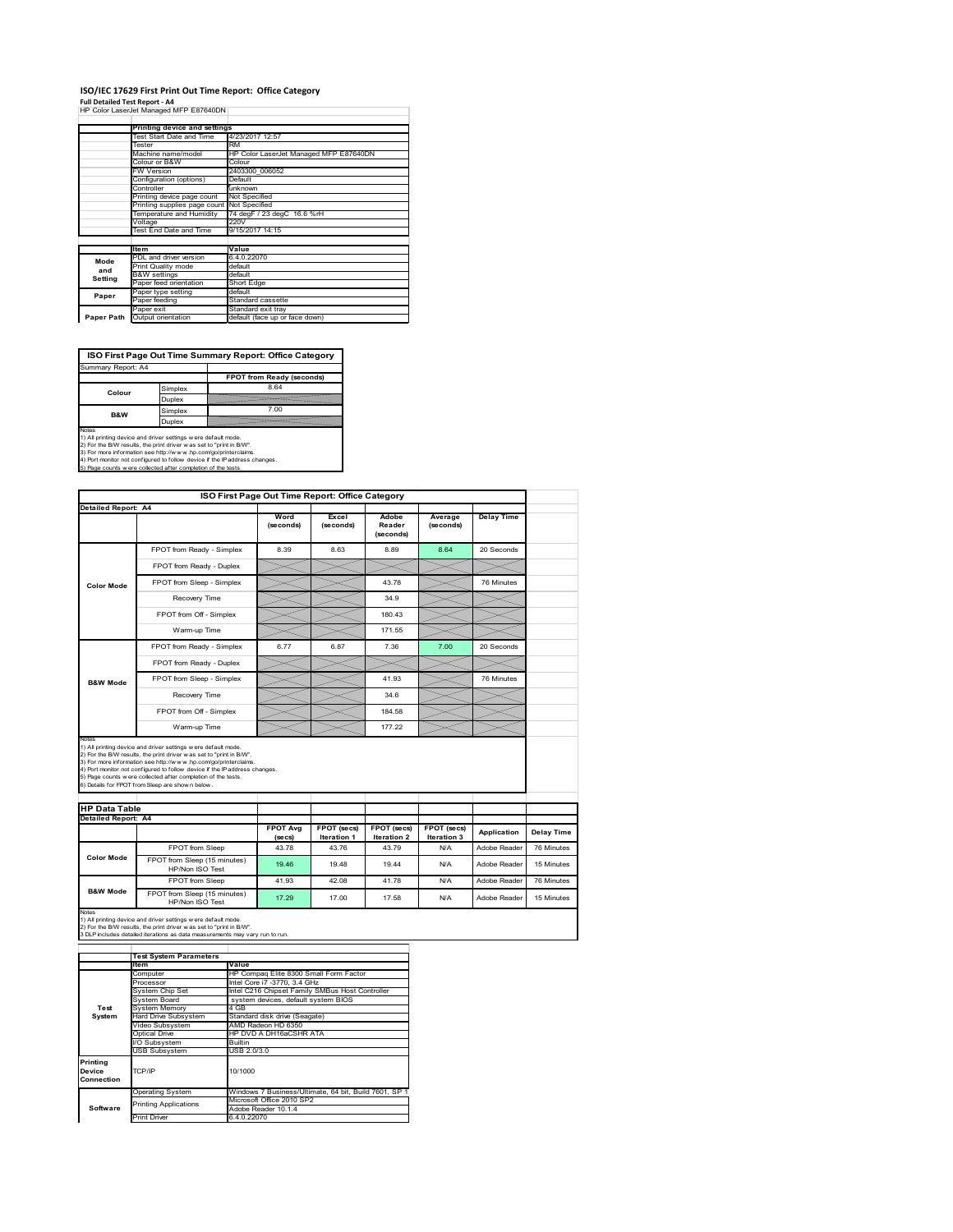### **ISO/IEC 29183 Copy Productivity Report**

#### **Full Detailed Test Report ‐ LETTER**

| HP Color LaserJet Managed MFP E87640DN |                                          |                                                           |  |
|----------------------------------------|------------------------------------------|-----------------------------------------------------------|--|
|                                        |                                          |                                                           |  |
|                                        | <b>Machine Setup Information</b>         |                                                           |  |
|                                        | Test Start Date and Time 4/23/2017 16:13 |                                                           |  |
|                                        | <b>Tester</b> RM                         |                                                           |  |
|                                        |                                          | Machine name/model HP Color LaserJet Managed MFP E87640DN |  |
|                                        | Colour or B&W Colour                     |                                                           |  |
|                                        |                                          | FW Version 2403300 006052                                 |  |
|                                        | Configuration (options) Not Specified    |                                                           |  |
|                                        |                                          | Temperature and Humidity 74 degF / 23 degC 16.6 %rH       |  |
|                                        | Test End Date and Time: 9/21/2017 14:17  |                                                           |  |
|                                        |                                          |                                                           |  |
|                                        | Pre-set Item                             | Pre-set Value                                             |  |
|                                        | <b>Output Resolution Default</b>         |                                                           |  |
|                                        | Output Quality Default                   |                                                           |  |
| Mode                                   |                                          | Copying Mode Colour for Colour and B&W for B&W            |  |
|                                        | Auto Density Adjustment Default          |                                                           |  |
|                                        |                                          | Collating function Set in Control Panel                   |  |
| Paper                                  | Paper Sending Direction Default          |                                                           |  |
|                                        | Paper Type Setting Default               |                                                           |  |
| Paper                                  | Paper Feeding Tray 2                     |                                                           |  |
| Path                                   | Paper Exit Default                       |                                                           |  |
|                                        |                                          | Face Up Exit Default (face down)                          |  |
|                                        | <b>Fixing Capability Default</b>         |                                                           |  |
| Temporary                              | Image Quality Stability Default          |                                                           |  |
| Stop                                   | Capacity of Paper Default                |                                                           |  |
|                                        | Others None                              |                                                           |  |
|                                        |                                          |                                                           |  |
|                                        | Paper Manufacturer HP / Xerox            |                                                           |  |
|                                        |                                          | Paper Weight 20lb / 75 g/m2                               |  |
| Paper                                  | Paper Size Letter / A4                   |                                                           |  |
|                                        |                                          | Paper type/name HP Multipurpose Ultra White / HP Office   |  |

| Summary Report: Letter |              |             |
|------------------------|--------------|-------------|
|                        |              |             |
|                        | <b>sFCOT</b> | sESAT (ipm) |
| Color                  | 6.4          | 40.3        |
| B&W                    | 5.9          | 40.3        |
| .                      |              |             |

Notes<br>First Copy Out and Copy Speed measured using ISO/IEC 29183, excludes first set of test<br>documents. For more information see http://www..hp.com/go/printerclaims. Exact speed varies

depending on the system configuration and document.<br>Only Target A w as used, all test documents have the same Saturated throughput. Reference<br>ISO/IEC29183:2010 Clause 5, Sections 5.3.1 and 5.3.2

| Detailed Report: LETTER |               |              |       |             |                |             |
|-------------------------|---------------|--------------|-------|-------------|----------------|-------------|
|                         |               |              |       | sEFTP (ipm) |                |             |
|                         | <b>Target</b> | sFCOT (secs) | 1copy | 1copy+30sec | 1copy+4minutes | sESAT (ipm) |
|                         | A             | 6.44         | 9.31  | 33.15       | 38.90          | 40.25       |
|                         |               |              |       | 22 sets     | 163 sets       |             |
|                         | В             |              |       |             |                |             |
|                         |               |              |       |             |                |             |
| Color                   | C             |              |       |             |                |             |
|                         |               |              |       |             |                |             |
|                         | D             |              |       |             |                |             |
|                         |               |              |       |             |                |             |
|                         | Average       | 6.4          | 9.3   | 33.2        | 38.9           | 40.3        |
|                         | Α             | 5.90         | 10.31 | 34.37       | 38.85          | 40.25       |
|                         |               |              |       | 22 sets     | 163 sets       |             |
|                         | B             |              |       |             |                |             |
|                         |               |              |       |             |                |             |
| B&W                     | $\mathsf{C}$  |              |       |             |                |             |
|                         |               |              |       |             |                |             |
|                         | D             |              |       |             |                |             |
|                         |               |              |       |             |                |             |
|                         | Average       | 5.9          | 10.3  | 34.4        | 38.9           | 40.3        |

#### Notes

First Copy Out and Copy Speed measured using ISO/IEC 29183, excludes first set of test documents. For more information see<br>http://w w w.hp.com/go/printerclaims. Exact speed varies depending on the system configuration and 5.3.1 and 5.3.2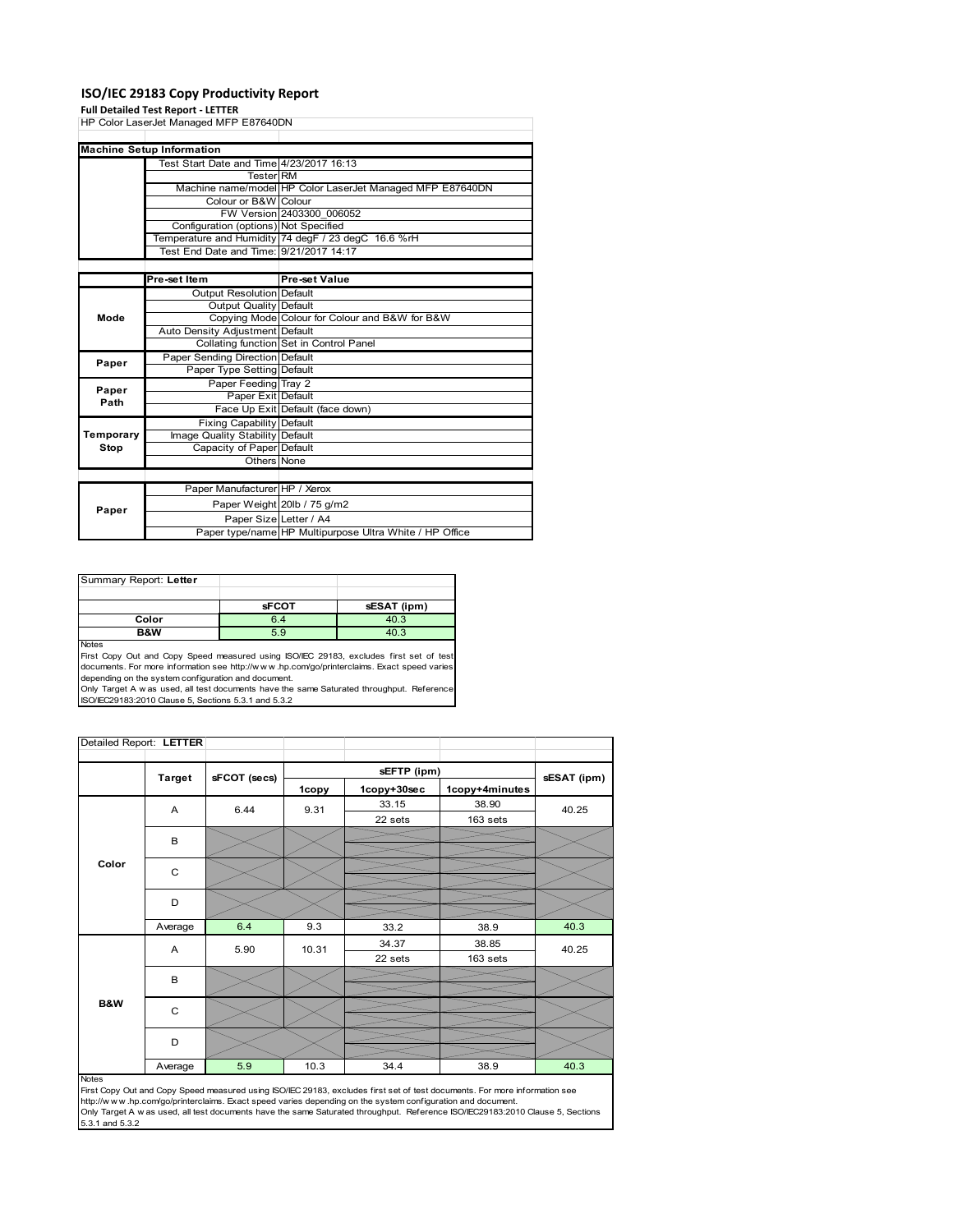### **ISO/IEC 29183 Copy Productivity Report**

### **Full Detailed Test Report ‐ A4**

| HP Color LaserJet Managed MFP E87640DN   |                                         |                                                           |  |  |
|------------------------------------------|-----------------------------------------|-----------------------------------------------------------|--|--|
|                                          |                                         |                                                           |  |  |
|                                          |                                         |                                                           |  |  |
|                                          | <b>Machine Setup Information</b>        |                                                           |  |  |
| Test Start Date and Time 4/23/2017 16:13 |                                         |                                                           |  |  |
|                                          | <b>Tester</b> RM                        |                                                           |  |  |
|                                          |                                         | Machine name/model HP Color LaserJet Managed MFP E87640DN |  |  |
|                                          | Colour or B&W Colour                    |                                                           |  |  |
|                                          |                                         | FW Version 2403300 006052                                 |  |  |
|                                          | Configuration (options) Not Specified   |                                                           |  |  |
|                                          |                                         | Temperature and Humidity 74 degF / 23 degC 16.6 %rH       |  |  |
|                                          | Test End Date and Time: 9/21/2017 14:17 |                                                           |  |  |
|                                          |                                         |                                                           |  |  |
|                                          | Pre-set Item                            | Pre-set Value                                             |  |  |
| Mode                                     | Output Resolution Default               |                                                           |  |  |
|                                          | Output Quality Default                  |                                                           |  |  |
|                                          |                                         | Copying Mode Colour for Colour and B&W for B&W            |  |  |
|                                          | Auto Density Adjustment Default         |                                                           |  |  |
|                                          |                                         | Collating function Set in Control Panel                   |  |  |
| Paper                                    | Paper Sending Direction Default         |                                                           |  |  |
|                                          | Paper Type Setting Default              |                                                           |  |  |
| Paper                                    | Paper Feeding Tray 2                    |                                                           |  |  |
| Path                                     | Paper Exit Default                      |                                                           |  |  |
|                                          |                                         | Face Up Exit Default (face down)                          |  |  |
|                                          | <b>Fixing Capability Default</b>        |                                                           |  |  |
| Temporary                                | Image Quality Stability Default         |                                                           |  |  |
| Stop                                     | Capacity of Paper Default               |                                                           |  |  |
|                                          | Others None                             |                                                           |  |  |
|                                          |                                         |                                                           |  |  |
|                                          | Paper Manufacturer HP / Xerox           |                                                           |  |  |
|                                          |                                         | Paper Weight 20lb / 75 g/m2                               |  |  |
| Paper                                    | Paper Size Letter / A4                  |                                                           |  |  |
|                                          |                                         | Paper type/name HP Multipurpose Ultra White / HP Office   |  |  |

| Summary Report: A4 |              |             |
|--------------------|--------------|-------------|
|                    |              |             |
|                    | <b>sFCOT</b> | sESAT (ipm) |
| Colour             | 7.0          | 40.3        |
| B&W                | 5.3          | 40.3        |
| <b>Nickon</b>      |              |             |

Notes<br>First Copy Out and Copy Speed measured using ISO/IEC 29183, excludes first set of test<br>documents. For more information see http://www..hp.com/go/printerclaims. Exact speed varies

depending on the system configuration and document.<br>Only Target A w as used, all test documents have the same Saturated throughput. Reference<br>ISO/IEC29183:2010 Clause 5, Sections 5.3.1 and 5.3.2

| Detailed Report: A4 |               |              |       |             |                |             |
|---------------------|---------------|--------------|-------|-------------|----------------|-------------|
|                     | <b>Target</b> | sFCOT (secs) |       | sEFTP (ipm) |                |             |
|                     |               |              | 1copy | 1copy+30sec | 1copy+4minutes | sESAT (ipm) |
|                     | A             | 6.99         | 8.59  | 32.71       | 39.20          | 40.25       |
|                     |               |              |       | 22 sets     | 163 sets       |             |
| Colour              | B             |              |       |             |                |             |
|                     | C             |              |       |             |                |             |
|                     | D             |              |       |             |                |             |
|                     | Average       | 7.0          | 8.6   | 32.7        | 39.2           | 40.3        |
|                     | Α             | 5.33         | 11.26 | 33.20       | 39.03          | 40.26       |
|                     |               |              |       | 22 sets     | 163 sets       |             |
|                     | B             |              |       |             |                |             |
| <b>B&amp;W</b>      |               |              |       |             |                |             |
|                     | C             |              |       |             |                |             |
|                     | D             |              |       |             |                |             |
|                     | Average       | 5.3          | 11.3  | 33.2        | 39.0           | 40.3        |

http://w.w.w..hp.com/go/printerclaims. Exact speed varies depending on the system configuration and document.<br>Only Target A w as used, all test documents have the same Saturated throughput. Reference ISO/IEC29183:2010 Cla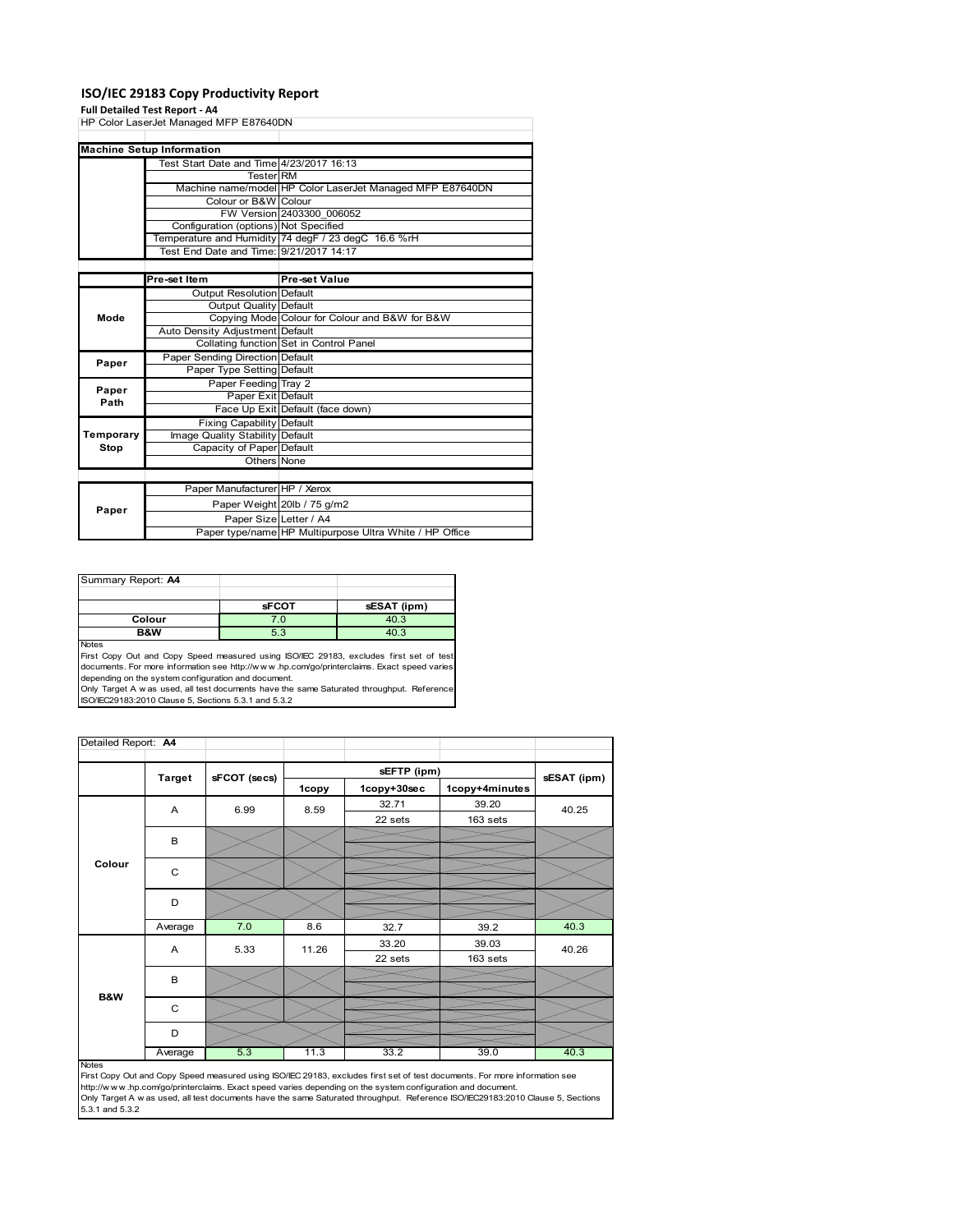### **ISO/IEC 24735 Copy Productivity Report**

**Full Detailed Test Report ‐ LETTER**

| <b>Machine Setup Information</b>         |                                                                 |  |  |  |
|------------------------------------------|-----------------------------------------------------------------|--|--|--|
| Test Start Date and Time 9/20/2017 13:26 |                                                                 |  |  |  |
| <b>Tester</b> RM                         |                                                                 |  |  |  |
|                                          | Machine name/model HP Color LaserJet Managed MFP E87640DN       |  |  |  |
| Colour or B&W Colour                     |                                                                 |  |  |  |
|                                          | FW Version 2403300 006052                                       |  |  |  |
| Configuration (options) Not Specified    |                                                                 |  |  |  |
|                                          | Temperature and Humidity 74 degF / 23 degC 16.6 %rH             |  |  |  |
| Test End Date and Time: 9/21/2017 12:09  |                                                                 |  |  |  |
|                                          |                                                                 |  |  |  |
| Pre-set Item                             | <b>Pre-set Value</b>                                            |  |  |  |
| Output Resolution Default                |                                                                 |  |  |  |
| <b>Output Quality Default</b>            |                                                                 |  |  |  |
| Copying Mode Default                     |                                                                 |  |  |  |
| Auto Density Adjustment Default          |                                                                 |  |  |  |
|                                          | Collating function Activated (if not activated in default mode) |  |  |  |
| Paper Sending Direction Default          |                                                                 |  |  |  |
| Paper Type Setting Default               |                                                                 |  |  |  |
|                                          | Paper Feeding Standard cassette                                 |  |  |  |
|                                          | Paper Exit Standard exit tray                                   |  |  |  |
| Face Up Exit Default                     |                                                                 |  |  |  |
| <b>Fixing Capability Default</b>         |                                                                 |  |  |  |
| Image Quality Stability Default          |                                                                 |  |  |  |
| Capacity of Paper Default                |                                                                 |  |  |  |
|                                          | Others Default                                                  |  |  |  |
|                                          |                                                                 |  |  |  |
| Paper Manufacturer HP / Xerox            |                                                                 |  |  |  |
|                                          | Paper Weight 20lb / 75 g/m2                                     |  |  |  |
| Paper Size Letter / A4                   |                                                                 |  |  |  |

| <b>ISO/IEC 24735 Copy Productivity Report</b> |             |                                                     |            |                  |                |                 |  |  |
|-----------------------------------------------|-------------|-----------------------------------------------------|------------|------------------|----------------|-----------------|--|--|
| Detailed Report: LETTER                       |             |                                                     |            |                  |                |                 |  |  |
|                                               | Copying     | FSOT (secs)                                         |            | EFTP (ipm)       |                | ESAT (ipm)      |  |  |
|                                               | <b>Mode</b> | 1 set only                                          | 1 set only | 1 set + $30$ sec | 1 set + $4min$ | $1$ set + 30sec |  |  |
|                                               | 1:1         | 15.29                                               | 15.70      | 32.68            | 38.67          | 40.27           |  |  |
| <b>Color Mode</b>                             |             |                                                     | (1 set)    | 7 sets           | 43 sets        |                 |  |  |
|                                               | 1:2         | 23.73                                               | 10.10      | 28.10            |                | 40.44           |  |  |
|                                               |             |                                                     | (1 set)    | 7 sets           |                |                 |  |  |
|                                               | 2:2         | 23.19                                               | 10.34      | 27.80            |                | 40.42           |  |  |
|                                               |             |                                                     | (1 set)    | 7 sets           |                |                 |  |  |
|                                               | 1:1         | 13.29                                               | 18.06      | 34.34            | 38.97          | 40.25           |  |  |
|                                               |             |                                                     |            | 7 sets           | 43 sets        |                 |  |  |
| <b>B&amp;W</b> mode                           | 1:2         | 21.69                                               | 11.06      | 29.16            |                | 40.44           |  |  |
|                                               |             |                                                     |            | 7 sets           |                |                 |  |  |
|                                               | 2:2         | 21.29                                               | 11.26      | 29.08            |                | 40.44           |  |  |
|                                               |             |                                                     |            | 7 sets           |                |                 |  |  |
| <b>Notes</b>                                  |             | Reports located: http://www.hp.com/go/printerclaims |            |                  |                |                 |  |  |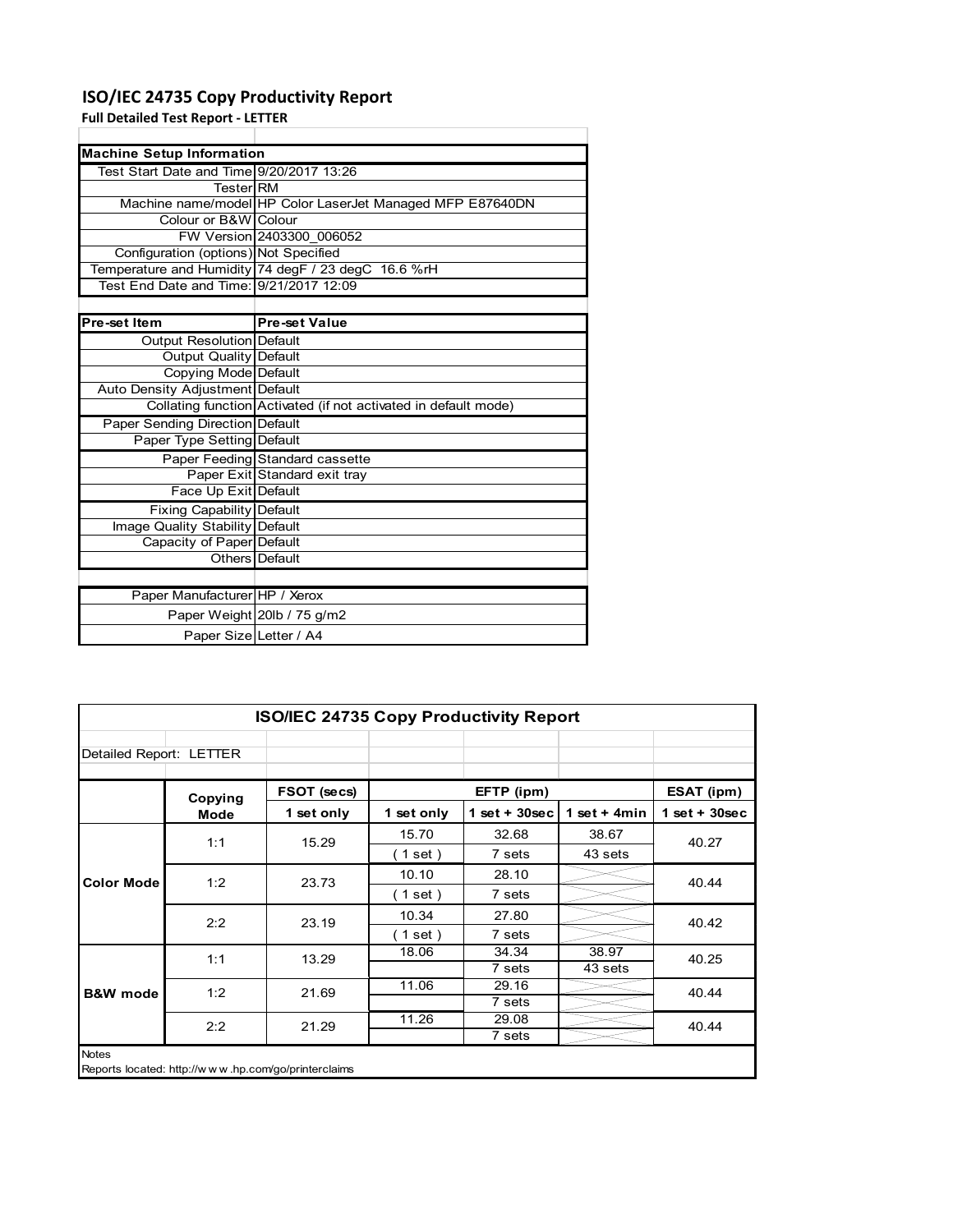### **ISO/IEC 24735 Copy Productivity Report**

**Full Detailed Test Report ‐ A4**

| <b>Machine Setup Information</b>         |                                                                 |
|------------------------------------------|-----------------------------------------------------------------|
| Test Start Date and Time 9/20/2017 13:26 |                                                                 |
| <b>Tester RM</b>                         |                                                                 |
|                                          | Machine name/model HP Color LaserJet Managed MFP E87640DN       |
| Colour or B&W Colour                     |                                                                 |
|                                          | FW Version 2403300 006052                                       |
| Configuration (options) Not Specified    |                                                                 |
|                                          | Temperature and Humidity 74 degF / 23 degC 16.6 %rH             |
| Test End Date and Time: 9/21/2017 12:09  |                                                                 |
|                                          |                                                                 |
| Pre-set Item                             | <b>Pre-set Value</b>                                            |
| Output Resolution Default                |                                                                 |
| <b>Output Quality Default</b>            |                                                                 |
| Copying Mode Default                     |                                                                 |
| Auto Density Adjustment Default          |                                                                 |
|                                          | Collating function Activated (if not activated in default mode) |
| <b>Paper Sending Direction Default</b>   |                                                                 |
| Paper Type Setting Default               |                                                                 |
|                                          | Paper Feeding Standard cassette                                 |
|                                          | Paper Exit Standard exit tray                                   |
| Face Up Exit Default                     |                                                                 |
| <b>Fixing Capability Default</b>         |                                                                 |
| Image Quality Stability Default          |                                                                 |
| Capacity of Paper Default                |                                                                 |
|                                          | Others Default                                                  |
|                                          |                                                                 |
| Paper Manufacturer HP / Xerox            |                                                                 |
|                                          | Paper Weight 20lb / 75 g/m2                                     |
| Paper Size Letter / A4                   |                                                                 |

| <b>ISO/IEC 24735 Copy Productivity Report</b> |         |                                                     |            |                 |                 |                 |  |  |
|-----------------------------------------------|---------|-----------------------------------------------------|------------|-----------------|-----------------|-----------------|--|--|
| Detailed Report: A4                           |         |                                                     |            |                 |                 |                 |  |  |
|                                               | Copying | FSOT (secs)                                         |            | EFTP (ipm)      |                 | ESAT (ipm)      |  |  |
|                                               | Mode    | 1 set only                                          | 1 set only | $1$ set + 30sec | 1 set + 4 $min$ | $1$ set + 30sec |  |  |
|                                               | 1:1     | 15.04                                               | 15.96      | 32.99           | 37.52           | 40.25           |  |  |
|                                               |         |                                                     | (1 set)    | 8 sets          | 43 sets         |                 |  |  |
| Colour                                        | 1:2     | 23.66                                               | 10.14      | 29.14           |                 | 40.46           |  |  |
| Mode                                          |         |                                                     | (1 set)    | 8 sets          |                 |                 |  |  |
|                                               | 2:2     | 23.12                                               | 10.38      | 29.02           |                 | 40.44           |  |  |
|                                               |         |                                                     | (1 set)    | 8 sets          |                 |                 |  |  |
|                                               | 1:1     | 13.36                                               | 17.96      | 34.92           | 38.83           | 40.25           |  |  |
|                                               |         |                                                     |            | 8 sets          | 43 sets         |                 |  |  |
| <b>B&amp;W</b> mode                           | 1:2     | 21.78                                               | 11.02      | 29.96           |                 | 40.46           |  |  |
|                                               |         |                                                     |            | 8 sets          |                 |                 |  |  |
|                                               | 2:2     | 21.41                                               | 11.20      | 30.36           |                 | 40.44           |  |  |
|                                               |         |                                                     |            | 8 sets          |                 |                 |  |  |
| <b>Notes</b>                                  |         | Reports located: http://www.hp.com/go/printerclaims |            |                 |                 |                 |  |  |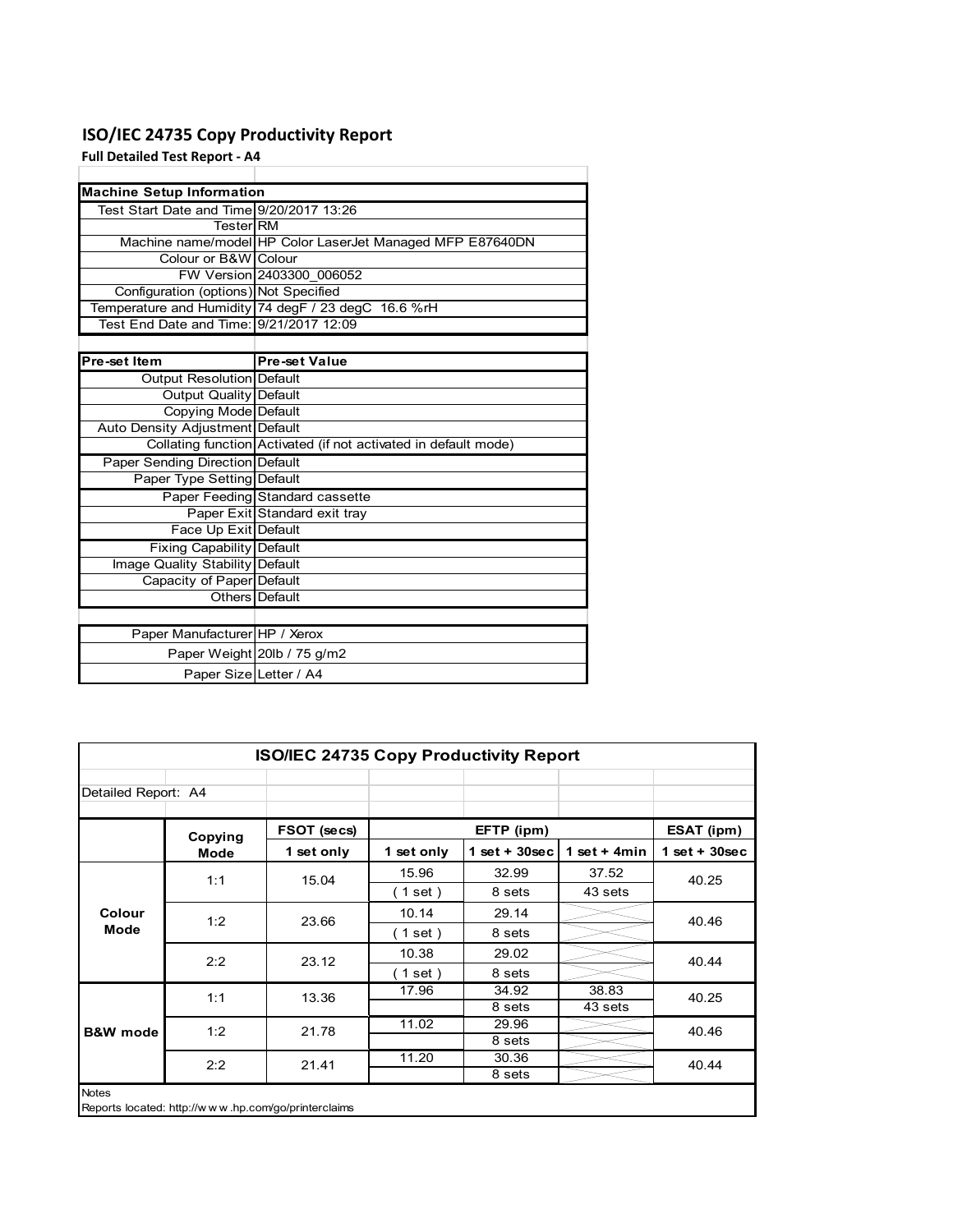# **ISO/IEC 17991 Scanning Productivity Report Full Detailed Test Report ‐ LETTER Machine Setup Information**

|            | <b>Machine Setup Information</b> |                                          |  |  |  |
|------------|----------------------------------|------------------------------------------|--|--|--|
|            | Test Start Date and Time         | 9/21/2017 15:03                          |  |  |  |
|            | Tester                           | <b>RM</b>                                |  |  |  |
|            | Machine name/model               | HP Color LaserJet Managed MFP E87640DN   |  |  |  |
|            | Colour or B&W                    | Colour                                   |  |  |  |
|            | Configuration (options)          | Default                                  |  |  |  |
|            | Temperature and Humidity         | 74 degF / 23 degC 16.6 %rH               |  |  |  |
|            | Voltage                          | 220V                                     |  |  |  |
|            | Test End Date and Time           | 9/22/2017 14:04                          |  |  |  |
|            |                                  |                                          |  |  |  |
|            | Preset Item                      | <b>Preset Value</b>                      |  |  |  |
|            | Scanning resolution              | default (200 dpi)                        |  |  |  |
|            | Colour or grey scale/B&W         | default (colour)                         |  |  |  |
| Mode       | Duplex / simplex                 | default (simplex)                        |  |  |  |
|            | Original page size               | default (A4)                             |  |  |  |
| and        | Paper feed orientation           | default (long edge)                      |  |  |  |
| Setting    | Scan destination                 | default (shared network)                 |  |  |  |
|            | <b>Storing File Type</b>         | default (PDF-multi)                      |  |  |  |
|            | Auto scan quality adjustment     | default (factory preset default setting) |  |  |  |
| <b>ADF</b> | Paper feed direction             | default (long edge)                      |  |  |  |
|            | Output orientation               | default                                  |  |  |  |
| Paper-path | Scanning unit                    | default (duplex ADF)                     |  |  |  |

| ISO/IEC 17991 - Scan Summary Report: ADF Productivity Measurement |                |                      |              |                           |  |  |  |
|-------------------------------------------------------------------|----------------|----------------------|--------------|---------------------------|--|--|--|
| <b>Summary Report: Letter</b>                                     |                |                      |              |                           |  |  |  |
|                                                                   |                | <b>Scanning Mode</b> |              | <b>Measurement result</b> |  |  |  |
|                                                                   | File format    | Resolution           | Scanning     | scESAT 30secA             |  |  |  |
|                                                                   | version        |                      | side         | (ipm)                     |  |  |  |
| Colour                                                            | <b>PDF 1.4</b> | 200                  | single sided | 107.80                    |  |  |  |
|                                                                   |                |                      | double sided | 213.23                    |  |  |  |
| <b>B&amp;W</b>                                                    | <b>PDF 1.4</b> | 200                  | single sided | 107.63                    |  |  |  |
|                                                                   |                |                      | double sided | 211.54                    |  |  |  |
| <b>Notes</b>                                                      |                |                      |              |                           |  |  |  |

Notes 1) For more information see http://w w w .hp.com/go/printerclaims. 2) For the B/W results, the device scan setting is set to "Scan in B/W".

**ISO/IEC 17991 - Scan Summary Report: Network Folder Productivity Measurement**

| <b>Summary Report: Letter</b> |                      |            |              |                           |                  |               |  |
|-------------------------------|----------------------|------------|--------------|---------------------------|------------------|---------------|--|
|                               | <b>Scanning Mode</b> |            |              | <b>Measurement result</b> |                  |               |  |
|                               | File format          | Resolution | Scanning     | scEETP 30secE             | File size 30secF | Number of     |  |
|                               | version              |            | side         | (ipm)                     | (Mbyte)          | Sets (30secF) |  |
| Colour                        | <b>PDF 1.4</b>       | 200        | single sided | 65.82                     | 9.36             | 17.00         |  |
|                               |                      |            | double sided | 56.97                     | 16.34            | 30.00         |  |
| <b>B&amp;W</b>                | <b>PDF 1.4</b>       | 200        | single sided | 80.03                     | 3.25             | 17.00         |  |
|                               |                      |            | double sided | 96.64                     | 5.66             | 30.00         |  |
| <b>Notes</b>                  |                      |            |              |                           |                  |               |  |

┓

Notes 1) For more information see http://w w w .hp.com/go/printerclaims. 2) For the B/W results, the device scan setting is set to "Scan in B/W".

| ISO/IEC 17991 - Scan Full Report: ADF Productivity Measurement |                        |              |                  |                       |                           |                        |  |
|----------------------------------------------------------------|------------------------|--------------|------------------|-----------------------|---------------------------|------------------------|--|
| <b>Summary Report: Letter</b>                                  |                        |              |                  |                       |                           |                        |  |
|                                                                | <b>Scanning Mode</b>   |              |                  |                       | <b>Measurement result</b> |                        |  |
|                                                                | File format<br>version | Resolution   | Scanning<br>side | scFFTP 1setA<br>(ipm) | scEETP 30secA<br>(ipm)    | scESAT 30secA<br>(ipm) |  |
|                                                                | <b>PDF 1.4</b>         | 200          | single sided     | 36.65                 | 97.29                     | 107.8                  |  |
| Colour                                                         |                        |              | double sided     | 41.03                 | 189.24                    | 213.23                 |  |
| <b>B&amp;W</b>                                                 | <b>PDF 1.4</b><br>200  | single sided | 36.22            | 96.3                  | 107.63                    |                        |  |
|                                                                |                        |              | double sided     | 42.27                 | 187.55                    | 211.54                 |  |
| <b>Notes</b>                                                   |                        |              |                  |                       |                           |                        |  |

Notes 1) For more information see http://w w w .hp.com/go/printerclaims. 2) For the B/W results, the device scan setting is set to "Scan in B/W".

| ISO/IEC 17991 - Scan Full Report: Network Folder Productivity Measurement |                        |            |                           |                       |                        |                             |                               |  |
|---------------------------------------------------------------------------|------------------------|------------|---------------------------|-----------------------|------------------------|-----------------------------|-------------------------------|--|
| <b>Summary Report: Letter</b>                                             |                        |            |                           |                       |                        |                             |                               |  |
| <b>Scanning Mode</b>                                                      |                        |            | <b>Measurement result</b> |                       |                        |                             |                               |  |
|                                                                           | File format<br>version | Resolution | Scanning<br>side          | scFFTP 1setF<br>(ipm) | scEFTP 30secF<br>(ipm) | File size 30secF<br>(Mbyte) | Number of<br>Sets<br>(30secF) |  |
| Colour                                                                    | <b>PDF 1.4</b>         | 200        | single sided              | 22.90                 | 65.82                  | 9.36                        | 17                            |  |
|                                                                           |                        |            | double sided              | 22.90                 | 56.97                  | 16.34                       | 30                            |  |
| <b>B&amp;W</b>                                                            | <b>PDF 1.4</b>         | 200        | single sided              | 25.33                 | 80.03                  | 3.25                        | 17                            |  |
|                                                                           |                        |            | double sided              | 26.66                 | 96.64                  | 5.66                        | 30                            |  |
| <b>Notes</b>                                                              |                        |            |                           |                       |                        |                             |                               |  |

|            | <b>Test System Parameters</b> |                                                       |  |  |
|------------|-------------------------------|-------------------------------------------------------|--|--|
|            | ltem                          | Value                                                 |  |  |
|            | Computer name                 | HP Compaq Elite 8300 Small Form Factor                |  |  |
|            | Processor                     | Intel Core i7 -3770, 3.4 GHz                          |  |  |
|            | System Chip Set               | Intel C216 Chipset Family SMBus Host Controller       |  |  |
|            | System Board                  | System devices, default system BIOS                   |  |  |
|            | <b>System Memory</b>          | 4 GB                                                  |  |  |
| System     | Hard Drive Subsystem          | Standard disk drive (Seagate)                         |  |  |
|            | Video Subsystem               | AMD Radeon HD 6350                                    |  |  |
|            | Optical Drive                 | HP DVD A DH16aCSHR ATA                                |  |  |
|            | I/O Subsystem                 | <b>Builtin</b>                                        |  |  |
|            | <b>USB Subsystem</b>          | USB 2.0/3.0                                           |  |  |
|            | Operating System              | Windows 7 Business/Ultimate, 64 bit, Build 7601, SP 1 |  |  |
|            | I ocation of network folder   | PC.                                                   |  |  |
|            | Internet Protocol             | IP <sub>v4</sub>                                      |  |  |
| Scanning   | <b>Transfer Protocol</b>      | <b>SMB</b>                                            |  |  |
| Device     | Hub                           | Trendnet Router and Gbit Switch                       |  |  |
| Connection | Network Speed                 | TCP 10/1000 Mbit Ethernet                             |  |  |
|            | <b>Connetion Cable</b>        | Cat6 Straight cable                                   |  |  |
|            | Wireless router               | No use                                                |  |  |
|            | Others                        | No use                                                |  |  |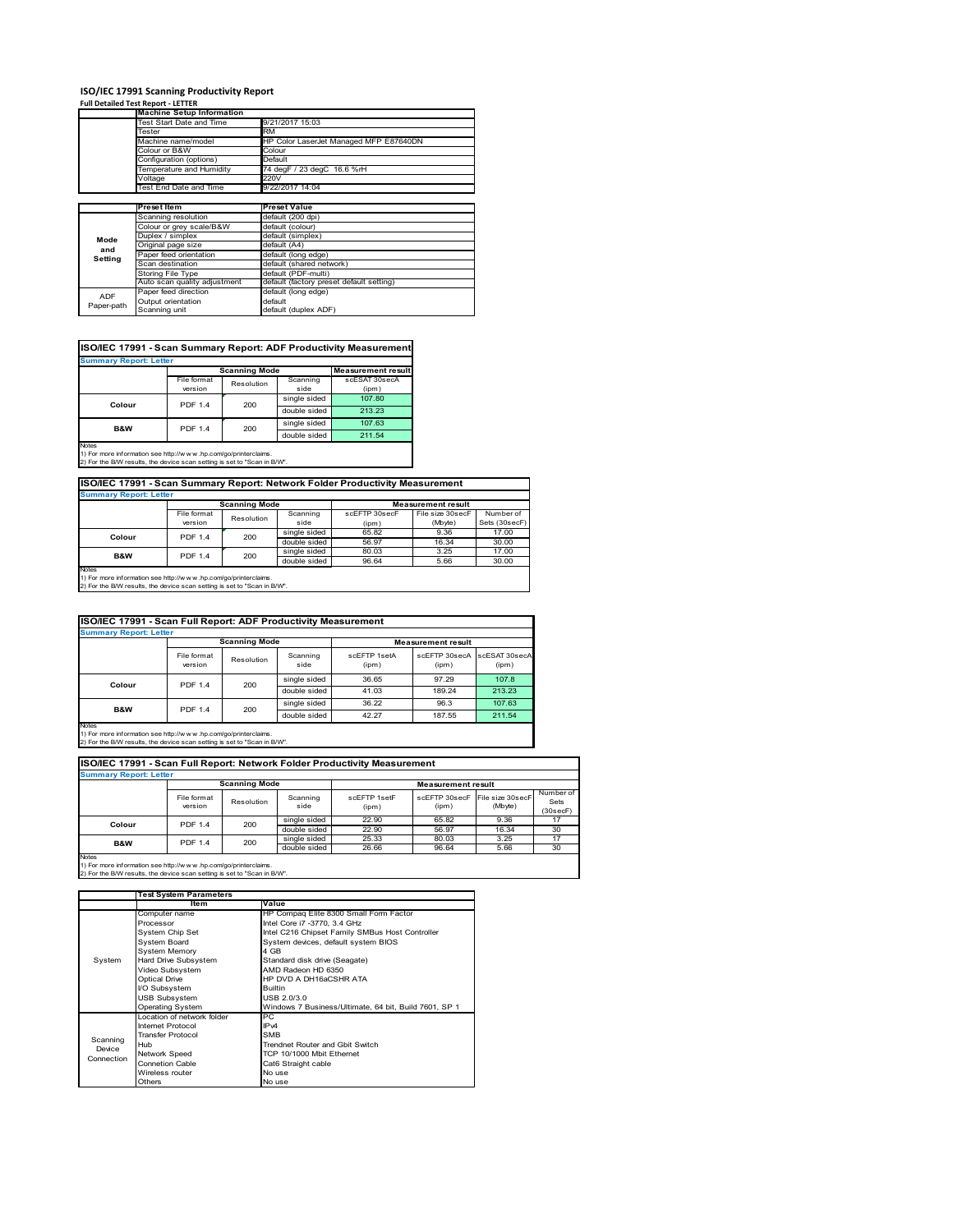# **ISO/IEC 17991 Scanning Productivity Report Full Detailed Test Report ‐ A4 Machine Setup Information**

|            | <b>Machine Setup Information</b> |                                          |
|------------|----------------------------------|------------------------------------------|
|            | Test Start Date and Time         | 9/21/2017 15:03                          |
|            | Tester                           | <b>RM</b>                                |
|            | Machine name/model               | HP Color LaserJet Managed MFP E87640DN   |
|            | Colour or B&W                    | Colour                                   |
|            | Configuration (options)          | Default                                  |
|            | Temperature and Humidity         | 74 degF / 23 degC 16.6 %rH               |
|            | Voltage                          | 220V                                     |
|            | Test End Date and Time           | 9/22/2017 14:04                          |
|            |                                  |                                          |
|            | <b>Preset Item</b>               | <b>Preset Value</b>                      |
|            | Scanning resolution              | default (200 dpi)                        |
|            | Colour or grey scale/B&W         | default (colour)                         |
| Mode       | Duplex / simplex                 | default (simplex)                        |
|            | Original page size               | default (A4)                             |
| and        | Paper feed orientation           | default (long edge)                      |
| Setting    | Scan destination                 | default (shared network)                 |
|            | Storing File Type                | default (PDF-multi)                      |
|            | Auto scan quality adjustment     | default (factory preset default setting) |
|            | Paper feed direction             | default (long edge)                      |
| <b>ADF</b> | Output orientation               | default                                  |
| Paper-path | Scanning unit                    | default (duplex ADF)                     |

| ISO/IEC 17991 - Scan Summary Report: ADF Productivity Measurement |                |                                                   |              |               |  |  |  |  |
|-------------------------------------------------------------------|----------------|---------------------------------------------------|--------------|---------------|--|--|--|--|
| <b>Summary Report: A4</b>                                         |                |                                                   |              |               |  |  |  |  |
|                                                                   |                | <b>Measurement result</b><br><b>Scanning Mode</b> |              |               |  |  |  |  |
|                                                                   | File format    | Resolution                                        | Scanning     | scESAT 30secA |  |  |  |  |
|                                                                   | version        |                                                   | side         | (ipm)         |  |  |  |  |
| Colour                                                            | <b>PDF 1.4</b> | 200                                               | single sided | 110.73        |  |  |  |  |
|                                                                   |                |                                                   | double sided | 222.01        |  |  |  |  |
| <b>B&amp;W</b>                                                    | <b>PDF 1.4</b> | 200                                               | single sided | 110.78        |  |  |  |  |
|                                                                   |                |                                                   | double sided | 222.25        |  |  |  |  |
| <b>Notes</b>                                                      |                |                                                   |              |               |  |  |  |  |

Notes 1) For more information see http://w w w .hp.com/go/printerclaims. 2) For the B/W results, the device scan setting is set to "Scan in B/W".

| ISO/IEC 17991 - Scan Summary Report: Network Folder Productivity Measurement |                |            |              |                           |                  |               |  |  |
|------------------------------------------------------------------------------|----------------|------------|--------------|---------------------------|------------------|---------------|--|--|
| <b>Summary Report: A4</b>                                                    |                |            |              |                           |                  |               |  |  |
| <b>Scanning Mode</b>                                                         |                |            |              | <b>Measurement result</b> |                  |               |  |  |
|                                                                              | File format    | Resolution | Scanning     | scEFTP 30secF             | File size 30secF | Number of     |  |  |
|                                                                              | version        |            | side         | (ipm)                     | (Mbyte)          | Sets (30secF) |  |  |
| Colour                                                                       | <b>PDF 1.4</b> | 200        | single sided | 60.01                     | 8.22             | 16.00         |  |  |
|                                                                              |                |            | double sided | 65.44                     | 15.61            | 31.00         |  |  |
| <b>B&amp;W</b>                                                               | <b>PDF 1.4</b> | 200        | single sided | 80.00                     | 3.05             | 16.00         |  |  |
|                                                                              |                |            | double sided | 99.31                     | 5.52             | 30.00         |  |  |

Notes 1) For more information see http://w w w .hp.com/go/printerclaims. 2) For the B/W results, the device scan setting is set to "Scan in B/W".

| ISO/IEC 17991 - Scan Full Report: ADF Productivity Measurement |                        |                       |                  |                       |                           |                        |  |  |
|----------------------------------------------------------------|------------------------|-----------------------|------------------|-----------------------|---------------------------|------------------------|--|--|
| <b>Summary Report: A4</b>                                      |                        |                       |                  |                       |                           |                        |  |  |
|                                                                |                        | <b>Scanning Mode</b>  |                  |                       | <b>Measurement result</b> |                        |  |  |
|                                                                | File format<br>version | Resolution            | Scanning<br>side | scFFTP 1setA<br>(ipm) | scEETP 30secA<br>(ipm)    | scESAT 30secA<br>(ipm) |  |  |
| Colour                                                         |                        | <b>PDF 1.4</b><br>200 | single sided     | 37.88                 | 98.3                      | 110.73                 |  |  |
|                                                                |                        |                       | double sided     | 49.03                 | 197.57                    | 222.01                 |  |  |
| B&W                                                            | <b>PDF 1.4</b>         |                       | single sided     | 37.82                 | 98.34                     | 110.78                 |  |  |
|                                                                | 200                    |                       | double sided     | 42.32                 | 195.94                    | 222.25                 |  |  |
| <b>Notes</b>                                                   |                        |                       |                  |                       |                           |                        |  |  |

Notes 1) For more information see http://w w w .hp.com/go/printerclaims. 2) For the B/W results, the device scan setting is set to "Scan in B/W".

|                           | ISO/IEC 17991 - Scan Full Report: Network Folder Productivity Measurement |                      |                  |                       |                           |                             |                               |  |
|---------------------------|---------------------------------------------------------------------------|----------------------|------------------|-----------------------|---------------------------|-----------------------------|-------------------------------|--|
| <b>Summary Report: A4</b> |                                                                           |                      |                  |                       |                           |                             |                               |  |
|                           |                                                                           | <b>Scanning Mode</b> |                  |                       | <b>Measurement result</b> |                             |                               |  |
|                           | File format<br>version                                                    | Resolution           | Scanning<br>side | scFFTP 1setF<br>(ipm) | scEFTP 30secF<br>(ipm)    | File size 30secF<br>(Mbyte) | Number of<br>Sets<br>(30secF) |  |
| Colour                    | <b>PDF 1.4</b>                                                            | 200                  | single sided     | 22.00                 | 60.01                     | 8.22                        | 16                            |  |
|                           |                                                                           |                      | double sided     | 21.90                 | 65.44                     | 15.61                       | 31                            |  |
| <b>B&amp;W</b>            | <b>PDF 1.4</b>                                                            | 200                  | single sided     | 25.33                 | 80.00                     | 3.05                        | 16                            |  |
|                           |                                                                           |                      | double sided     | 25.33                 | 99.31                     | 5.52                        | 30                            |  |
| <b>Notes</b>              |                                                                           |                      |                  |                       |                           |                             |                               |  |

 $\overline{\phantom{a}}$ 

|            | <b>Test System Parameters</b> |                                                       |  |  |  |
|------------|-------------------------------|-------------------------------------------------------|--|--|--|
|            | Item                          | Value                                                 |  |  |  |
|            | Computer name                 | HP Compaq Elite 8300 Small Form Factor                |  |  |  |
|            | Processor                     | Intel Core i7 -3770, 3.4 GHz                          |  |  |  |
|            | System Chip Set               | Intel C216 Chipset Family SMBus Host Controller       |  |  |  |
|            | <b>System Board</b>           | System devices, default system BIOS                   |  |  |  |
|            | <b>System Memory</b>          | 4 GB                                                  |  |  |  |
| System     | Hard Drive Subsystem          | Standard disk drive (Seagate)                         |  |  |  |
|            | Video Subsystem               | AMD Radeon HD 6350                                    |  |  |  |
|            | <b>Optical Drive</b>          | HP DVD A DH16aCSHR ATA                                |  |  |  |
|            | I/O Subsystem                 | <b>Builtin</b>                                        |  |  |  |
|            | <b>USB Subsystem</b>          | USB 2.0/3.0                                           |  |  |  |
|            | <b>Operating System</b>       | Windows 7 Business/Ultimate, 64 bit, Build 7601, SP 1 |  |  |  |
|            | I ocation of network folder   | PC.                                                   |  |  |  |
|            | Internet Protocol             | IP <sub>v4</sub>                                      |  |  |  |
| Scanning   | <b>Transfer Protocol</b>      | <b>SMB</b>                                            |  |  |  |
| Device     | Hub                           | Trendnet Router and Gbit Switch                       |  |  |  |
| Connection | Network Speed                 | TCP 10/1000 Mbit Ethernet                             |  |  |  |
|            | Connetion Cable               | Cat6 Straight cable                                   |  |  |  |
|            | Wireless router               | No use                                                |  |  |  |
|            | Others                        | No use                                                |  |  |  |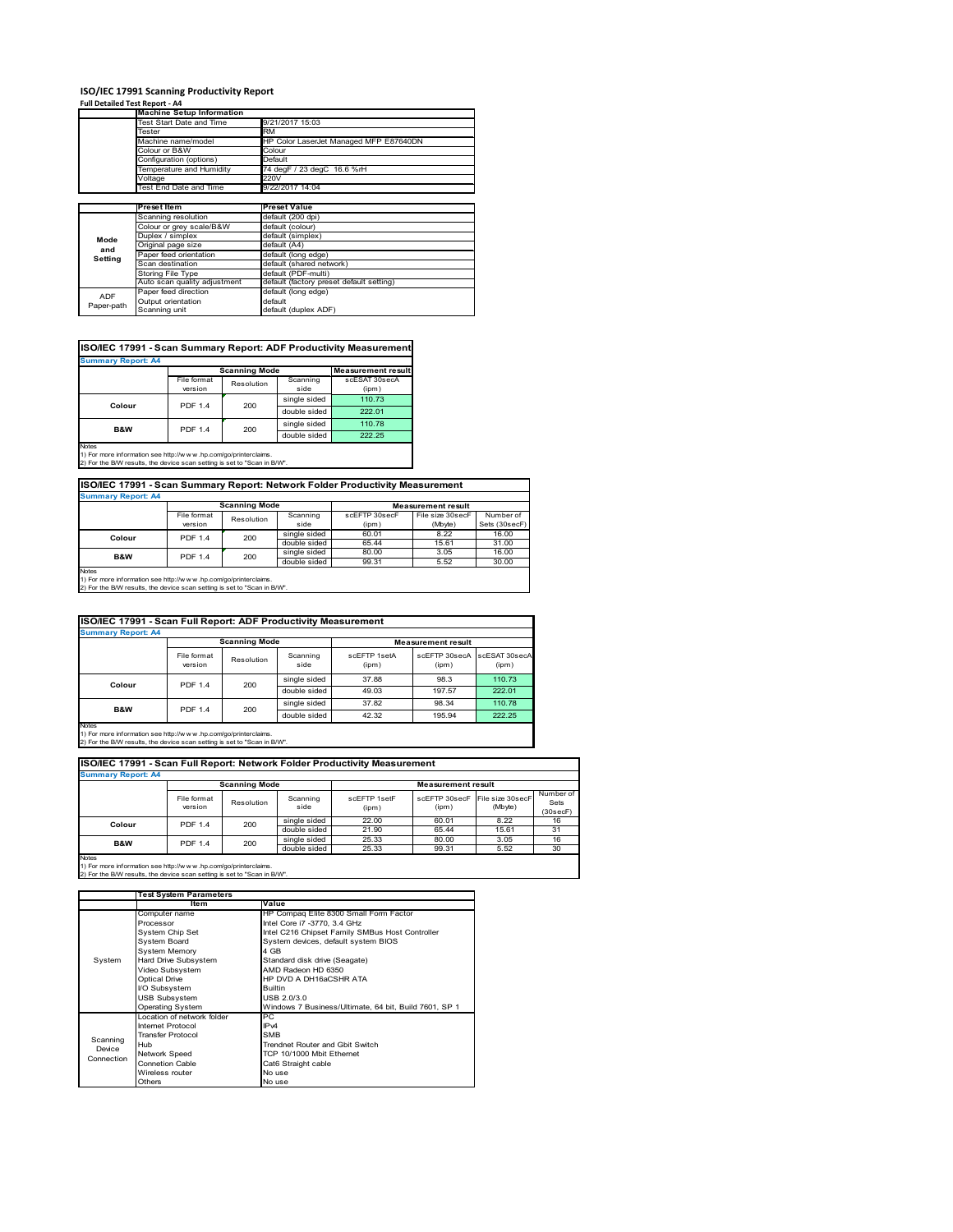# **ISO/IEC 17991 Scanning Productivity Report Full Detailed Test Report ‐ Tabloid Machine Setup Information**

|            | <b>Machine Setup Information</b> |                                          |  |  |  |  |
|------------|----------------------------------|------------------------------------------|--|--|--|--|
|            | Test Start Date and Time         | 9/21/2017 15:03                          |  |  |  |  |
|            | Tester                           | <b>RM</b>                                |  |  |  |  |
|            | Machine name/model               | HP Color LaserJet Managed MFP E87640DN   |  |  |  |  |
|            | Colour or B&W                    | Colour                                   |  |  |  |  |
|            | Configuration (options)          | Default                                  |  |  |  |  |
|            | Temperature and Humidity         | 74 degF / 23 degC 16.6 %rH               |  |  |  |  |
|            | Voltage                          | 220V                                     |  |  |  |  |
|            | Test End Date and Time           | 9/22/2017 14:04                          |  |  |  |  |
|            |                                  |                                          |  |  |  |  |
|            | Preset Item                      | <b>Preset Value</b>                      |  |  |  |  |
|            | Scanning resolution              | default (200 dpi)                        |  |  |  |  |
|            | Colour or grey scale/B&W         | default (colour)                         |  |  |  |  |
| Mode       | Duplex / simplex                 | default (simplex)                        |  |  |  |  |
|            | Original page size               | default (A4)                             |  |  |  |  |
| and        | Paper feed orientation           | default (long edge)                      |  |  |  |  |
| Setting    | Scan destination                 | default (shared network)                 |  |  |  |  |
|            | <b>Storing File Type</b>         | default (PDF-multi)                      |  |  |  |  |
|            | Auto scan quality adjustment     | default (factory preset default setting) |  |  |  |  |
| <b>ADF</b> | Paper feed direction             | default (long edge)                      |  |  |  |  |
|            | Output orientation               | default                                  |  |  |  |  |
| Paper-path | Scanning unit                    | default (duplex ADF)                     |  |  |  |  |

| <b>Summary Report: Tabloid</b> |                        |                      |                  |                           |  |  |  |  |
|--------------------------------|------------------------|----------------------|------------------|---------------------------|--|--|--|--|
|                                |                        | <b>Scanning Mode</b> |                  | <b>Measurement result</b> |  |  |  |  |
|                                | File format<br>version | Resolution           | Scanning<br>side | scESAT 30secA<br>(ipm)    |  |  |  |  |
|                                | <b>PDF 1.4</b>         | 200                  | single sided     | 62.44                     |  |  |  |  |
| Colour                         |                        |                      | double sided     | 125.03                    |  |  |  |  |
| <b>B&amp;W</b>                 | <b>PDF 1.4</b>         | 200                  | single sided     | 62.54                     |  |  |  |  |
|                                |                        |                      | double sided     | 125.30                    |  |  |  |  |

1) For more information see http://w w w .hp.com/go/printerclaims. 2) For the B/W results, the device scan setting is set to "Scan in B/W".

| ISO/IEC 17991 - Scan Summary Report: Network Folder Productivity Measurement |                          |            |              |               |                  |               |  |  |
|------------------------------------------------------------------------------|--------------------------|------------|--------------|---------------|------------------|---------------|--|--|
| <b>Summary Report: Tabloid</b>                                               |                          |            |              |               |                  |               |  |  |
| <b>Scanning Mode</b><br><b>Measurement result</b>                            |                          |            |              |               |                  |               |  |  |
|                                                                              | File format              | Resolution | Scanning     | scEFTP 30secF | File size 30secF | Number of     |  |  |
|                                                                              | version                  |            | side         | (ipm)         | (Mbyte)          | Sets (30secF) |  |  |
|                                                                              | <b>PDF 1.4</b><br>Colour | 200        | single sided | 35.82         | 11.04            | 10.00         |  |  |
|                                                                              |                          |            | double sided | 42.55         | 18.81            | 18.00         |  |  |
| <b>B&amp;W</b>                                                               | <b>PDF 1.4</b>           | 200        | single sided | 41.89         | 3.79             | 10.00         |  |  |
|                                                                              |                          |            | double sided | 83.88         | 6.19             | 18.00         |  |  |
| $1.1 - 1.7$                                                                  |                          |            |              |               |                  |               |  |  |

Notes 1) For more information see http://w w w .hp.com/go/printerclaims. 2) For the B/W results, the device scan setting is set to "Scan in B/W".

| ISO/IEC 17991 - Scan Full Report: ADF Productivity Measurement                                                                                                 |                        |            |                  |                       |                           |                        |  |  |
|----------------------------------------------------------------------------------------------------------------------------------------------------------------|------------------------|------------|------------------|-----------------------|---------------------------|------------------------|--|--|
| <b>Summary Report: Tabloid</b>                                                                                                                                 |                        |            |                  |                       |                           |                        |  |  |
|                                                                                                                                                                | <b>Scanning Mode</b>   |            |                  |                       | <b>Measurement result</b> |                        |  |  |
|                                                                                                                                                                | File format<br>version | Resolution | Scanning<br>side | scEFTP 1setA<br>(ipm) | scEFTP 30secA<br>(ipm)    | scESAT 30secA<br>(ipm) |  |  |
|                                                                                                                                                                | <b>PDF 1.4</b>         | 200        | single sided     | 28.76                 | 55.7                      | 62.44                  |  |  |
| Colour                                                                                                                                                         |                        |            | double sided     | 38.76                 | 111.16                    | 125.03                 |  |  |
| <b>B&amp;W</b>                                                                                                                                                 |                        |            | single sided     | 28.26                 | 55.25                     | 62.54                  |  |  |
|                                                                                                                                                                | <b>PDF 1.4</b>         | 200        | double sided     | 40.39                 | 111.3                     | 125.3                  |  |  |
| <b>Notes</b><br>1) For more information see http://w w w .hp.com/go/printerclaims.<br>2) For the B/W results, the device scan setting is set to "Scan in B/W". |                        |            |                  |                       |                           |                        |  |  |

| ISO/IEC 17991 - Scan Full Report: Network Folder Productivity Measurement<br><b>Summary Report: Tabloid</b> |                        |                      |                  |                       |                           |                             |                               |
|-------------------------------------------------------------------------------------------------------------|------------------------|----------------------|------------------|-----------------------|---------------------------|-----------------------------|-------------------------------|
|                                                                                                             |                        | <b>Scanning Mode</b> |                  |                       | <b>Measurement result</b> |                             |                               |
|                                                                                                             | File format<br>version | Resolution           | Scanning<br>side | scEFTP 1setF<br>(ipm) | scEFTP 30secF<br>(ipm)    | File size 30secF<br>(Mbyte) | Number of<br>Sets<br>(30secF) |
| Colour                                                                                                      | <b>PDF 1.4</b>         | 200                  | single sided     | 16.57                 | 35.82                     | 11.04                       | 10 <sup>1</sup>               |
|                                                                                                             |                        |                      | double sided     | 19.23                 | 42.55                     | 18.81                       | 18                            |
| <b>B&amp;W</b>                                                                                              | <b>PDF 1.4</b>         | 200                  | single sided     | 18.46                 | 41.89                     | 3.79                        | 10                            |
|                                                                                                             |                        |                      | double sided     | 26.66                 | 83.88                     | 6.19                        | 18                            |
| <b>Notes</b>                                                                                                |                        |                      |                  |                       |                           |                             |                               |

|            | <b>Test System Parameters</b> |                                                       |  |  |
|------------|-------------------------------|-------------------------------------------------------|--|--|
|            | Item                          | Value                                                 |  |  |
|            | Computer name                 | HP Compaq Elite 8300 Small Form Factor                |  |  |
|            | Processor                     | Intel Core i7 -3770, 3.4 GHz                          |  |  |
|            | System Chip Set               | Intel C216 Chipset Family SMBus Host Controller       |  |  |
|            | <b>System Board</b>           | System devices, default system BIOS                   |  |  |
|            | <b>System Memory</b>          | 4 GB                                                  |  |  |
| System     | Hard Drive Subsystem          | Standard disk drive (Seagate)                         |  |  |
|            | Video Subsystem               | AMD Radeon HD 6350                                    |  |  |
|            | Optical Drive                 | HP DVD A DH16aCSHR ATA                                |  |  |
|            | I/O Subsystem                 | <b>Builtin</b>                                        |  |  |
|            | <b>USB Subsystem</b>          | USB 2.0/3.0                                           |  |  |
|            | Operating System              | Windows 7 Business/Ultimate, 64 bit, Build 7601, SP 1 |  |  |
|            | I ocation of network folder   | PC.                                                   |  |  |
|            | Internet Protocol             | IP <sub>v4</sub>                                      |  |  |
| Scanning   | <b>Transfer Protocol</b>      | <b>SMB</b>                                            |  |  |
| Device     | Hub                           | Trendnet Router and Gbit Switch                       |  |  |
| Connection | Network Speed                 | TCP 10/1000 Mbit Ethernet                             |  |  |
|            | Connetion Cable               | Cat6 Straight cable                                   |  |  |
|            | Wireless router               | No use                                                |  |  |
|            | Others                        | No use                                                |  |  |